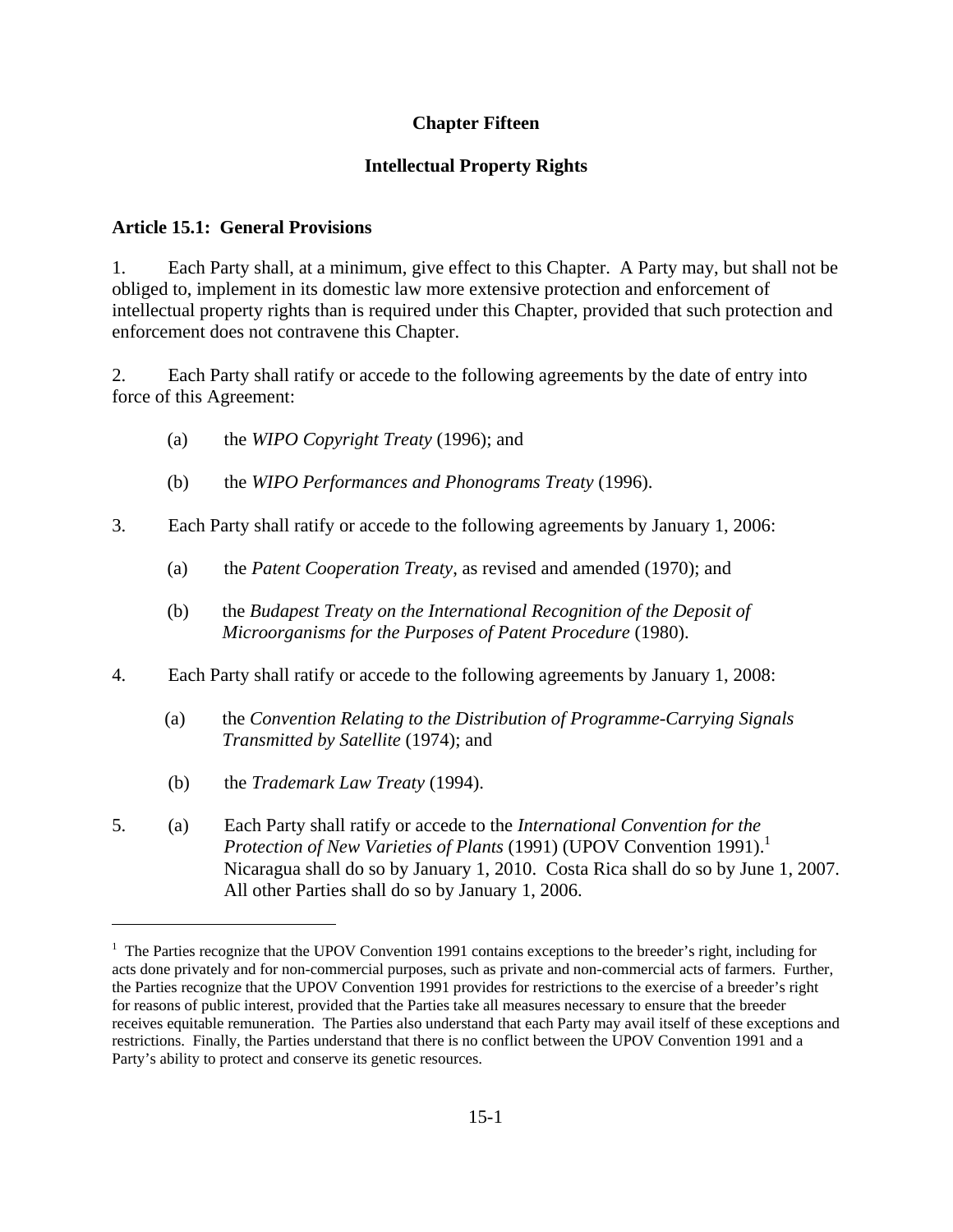(b) Subparagraph (a) shall not apply to any Party that provides effective patent protection for plants by the date of entry into force of this Agreement. Such Parties shall make all reasonable efforts to ratify or accede to the UPOV Convention 1991.

6. Each Party shall make all reasonable efforts to ratify or accede to the following agreements:

(a) the *Patent Law Treaty* (2000);

<u>.</u>

- (b) the *Hague Agreement Concerning the International Registration of Industrial Designs* (1999); and
- (c) the *Protocol Relating to the Madrid Agreement Concerning the International Registration of Marks* (1989).

7. Further to Article 1.3 (Relation to Other Agreements), the Parties affirm their existing rights and obligations under the TRIPS Agreement and intellectual property agreements concluded or administered under the auspices of the World Intellectual Property Organization (WIPO) and to which they are party.

8. In respect of all categories of intellectual property covered in this Chapter, each Party shall accord to nationals<sup>2</sup> of the other Parties treatment no less favorable than it accords to its own nationals with regard to the protection<sup>[3](#page-1-1)</sup> and enjoyment of such intellectual property rights and any benefits derived from such rights.

9. A Party may derogate from paragraph 8 in relation to its judicial and administrative procedures, including any procedure requiring a national of another Party to designate for service of process an address in its territory or to appoint an agent in its territory, provided that such derogation:

(a) is necessary to secure compliance with laws and regulations that are not inconsistent with this Chapter; and

<span id="page-1-0"></span><sup>&</sup>lt;sup>2</sup> For purposes of Articles 15.1.8, 15.1.9, 15.4.2, and 15.7.1, a national of a Party shall also mean, in respect of the relevant right, an entity located in that Party that would meet the criteria for eligibility for protection provided for in the agreements listed in Article 15.1.2 through 15.1.6 and the TRIPS Agreement.

<span id="page-1-1"></span> $3\,$  For purposes of this paragraph, "protection" shall include matters affecting the availability, acquisition, scope, maintenance, and enforcement of intellectual property rights as well as matters affecting the use of intellectual property rights specifically covered by this Chapter. Further, for purposes of this paragraph, "protection" shall also include the prohibition on circumvention of effective technological measures set out in Article 15.5.7 and the rights and obligations concerning rights management information set out in Article 15.5.8.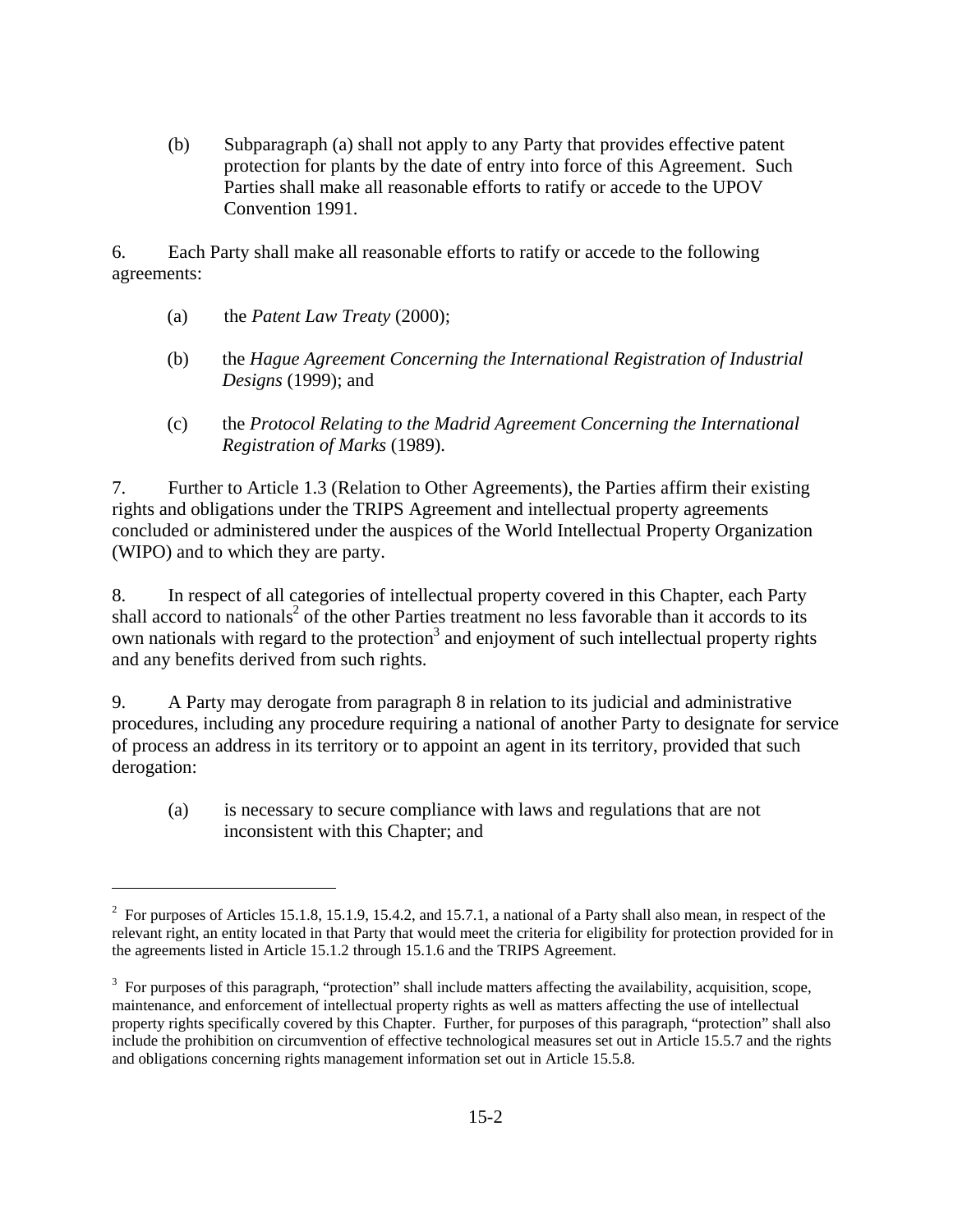(b) is not applied in a manner that would constitute a disguised restriction on trade.

10. Paragraph 8 does not apply to procedures provided in multilateral agreements to which the Parties are party concluded under the auspices of WIPO in relation to the acquisition or maintenance of intellectual property rights.

11. Except as it provides otherwise, this Chapter gives rise to obligations in respect of all subject matter existing on the date of entry into force of this Agreement that is protected on that date in the Party where protection is claimed, or that meets or comes subsequently to meet the criteria for protection under this Chapter.

12. Except as otherwise provided in this Chapter, a Party shall not be required to restore protection to subject matter that on the date of entry into force of this Agreement has fallen into the public domain in the Party where the protection is claimed.

13. This Chapter does not give rise to obligations in respect of acts that occurred before the date of entry into force of this Agreement.

14. Each Party shall ensure that all laws, regulations, and procedures concerning the protection or enforcement of intellectual property rights shall be in writing and shall be published,<sup>[4](#page-2-0)</sup> or where such publication is not practicable, made publicly available, in a national language in such a manner as to enable governments and right holders to become acquainted with them, with the object of making the protection and enforcement of intellectual property rights transparent.

15. Nothing in this Chapter shall be construed to prevent a Party from adopting measures necessary to prevent anticompetitive practices that may result from the abuse of the intellectual property rights set out in this Chapter, provided that such measures are consistent with this Chapter.

16. Recognizing the Parties' commitment to trade capacity building as reflected in the establishment of the Committee on Trade Capacity Building under Article 19.4 (Committee on Trade Capacity Building) and the importance of trade capacity building activities, the Parties shall cooperate through that Committee in the following initial capacity-building priority activities, on mutually agreed terms and conditions, and subject to the availability of appropriated funds:

(a) educational and dissemination projects on the use of intellectual property as a research and innovation tool, as well as on the enforcement of intellectual property rights;

<span id="page-2-0"></span><sup>&</sup>lt;sup>4</sup> A Party may satisfy the requirement for publication by making the measure available to the public on the Internet.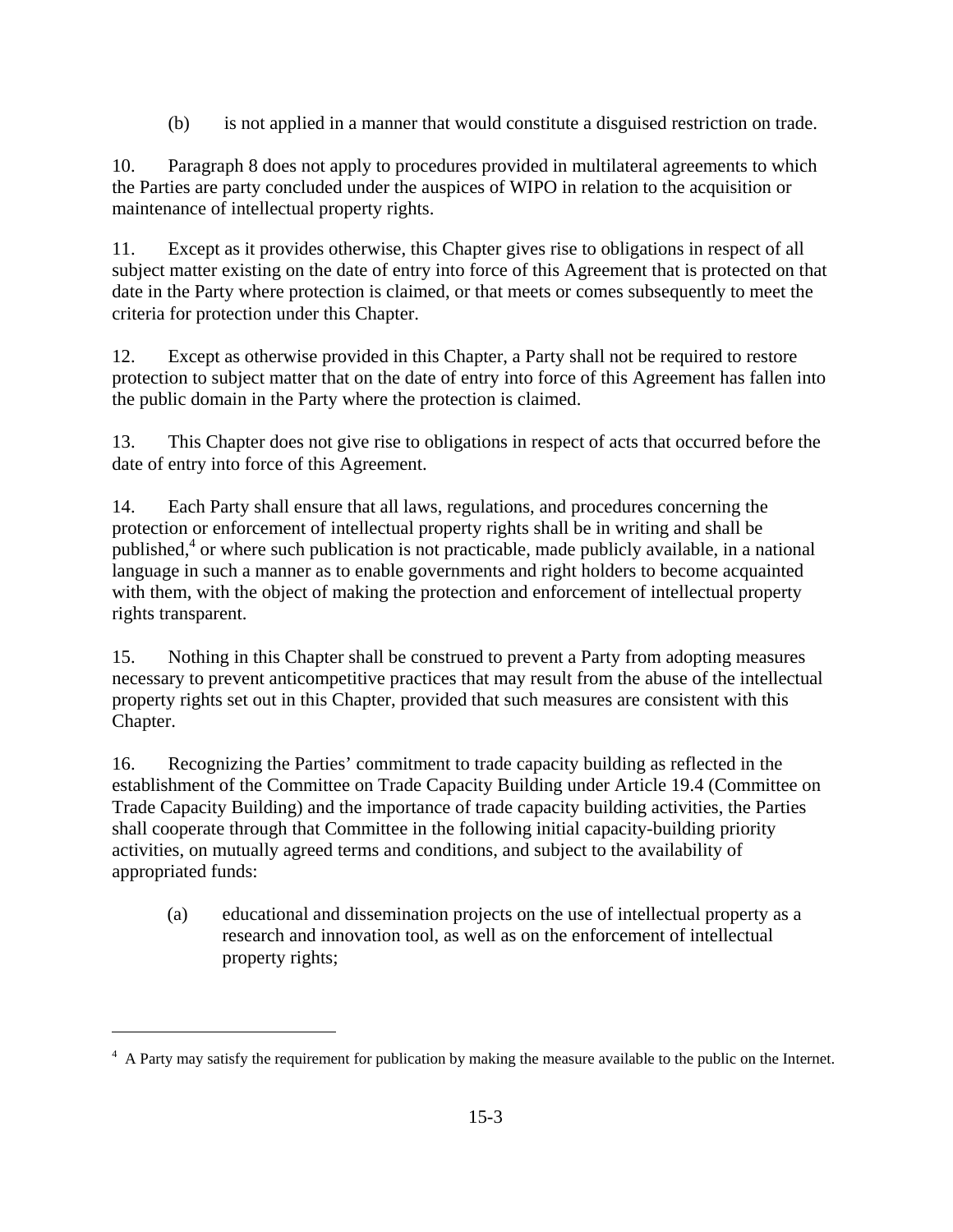- (b) appropriate coordination, training, specialization courses, and exchange of information between the intellectual property offices and other institutions of the Parties; and
- (c) enhancing the knowledge, development, and implementation of the electronic systems used for the management of intellectual property.

## **Article 15.2: Trademarks**

 $\overline{a}$ 

1. Each Party shall provide that trademarks shall include collective, certification, and sound marks, and may include geographical indications and scent marks. A geographical indication is capable of constituting a mark to the extent that the geographical indication consists of any sign, or any combination of signs, capable of identifying a good or service as originating<sup>[5](#page-3-0)</sup> in the territory of a Party, or a region or locality in that territory, where a given quality, reputation, or other characteristic of the good or service is essentially attributable to its geographical origin.

2. In view of the obligations of Article 20 of the TRIPS Agreement, each Party shall ensure that measures mandating the use of the term customary in common language as the common name for a good or service ("common name") including, *inter alia*, requirements concerning the relative size, placement, or style of use of the trademark in relation to the common name, do not impair the use or effectiveness of trademarks used in relation to such goods.

3. Each Party shall provide that the owner of a registered trademark shall have the exclusive right to prevent all third parties not having the owner's consent from using in the course of trade identical or similar signs, including geographical indications, for goods or services that are related to those goods or services in respect of which the owner's trademark is registered, where such use would result in a likelihood of confusion. In case of the use of an identical sign, including a geographical indication, for identical goods or services, a likelihood of confusion shall be presumed.

4. Each Party may provide limited exceptions to the rights conferred by a trademark, such as fair use of descriptive terms, provided that such exceptions take account of the legitimate interest of the owner of the trademark and of third parties.

5. Article 6*bis* of the *Paris Convention for the Protection of Industrial Property* (1967) (Paris Convention) shall apply, *mutatis mutandis*, to goods or services that are not identical or similarto those identified by a well-known trademark,<sup>6</sup> whether registered or not, provided that use of that trademark in relation to those goods or services would indicate a connection between

<span id="page-3-0"></span><sup>&</sup>lt;sup>5</sup> For purposes of this Chapter, "originating" does not have the meaning ascribed to that term in Article 2.1 (Definitions of General Application).

<span id="page-3-1"></span> $6\,$  In determining whether a trademark is well known, the reputation of the trademark need not extend beyond the sector of the public that normally deals with the relevant goods or services.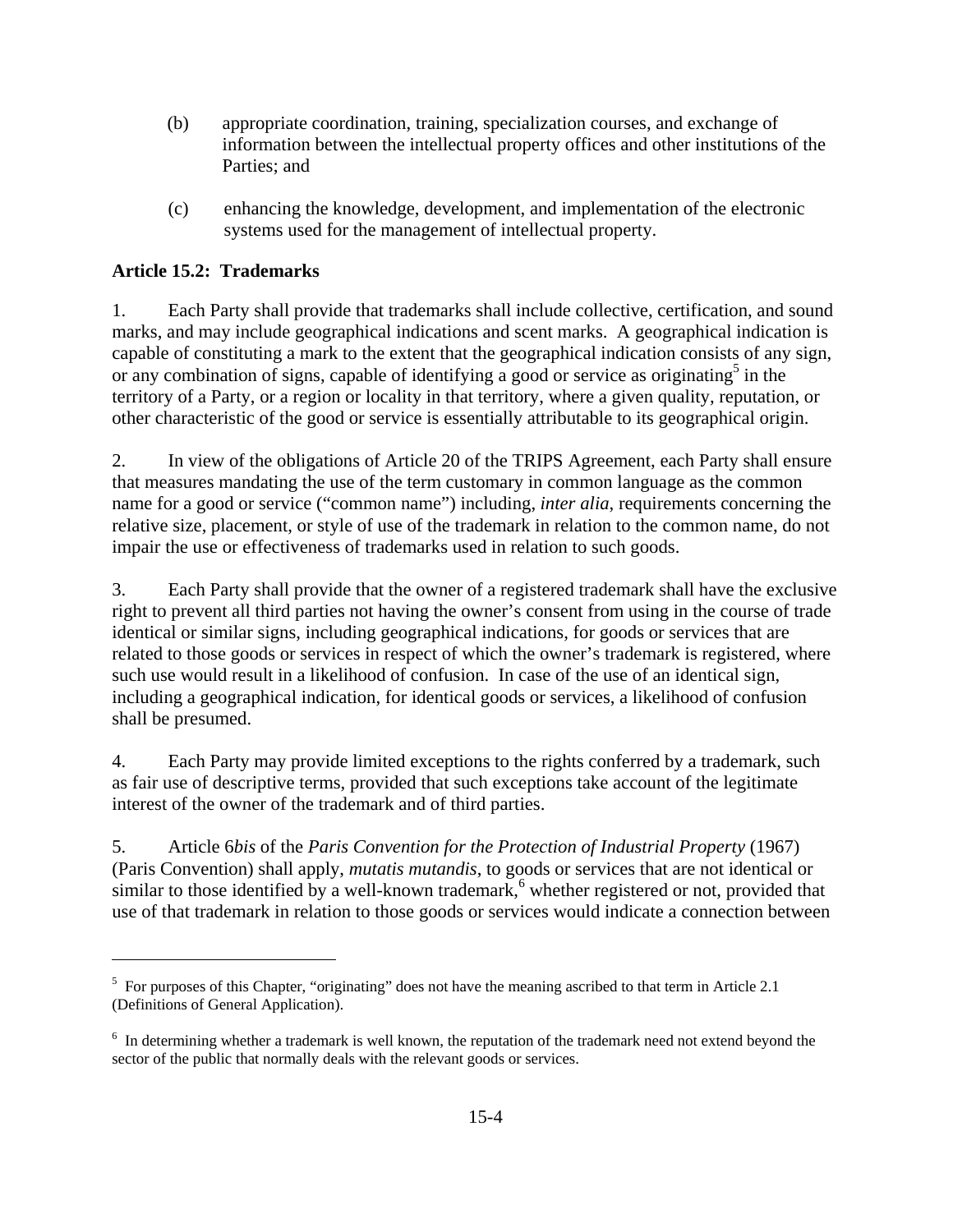those goods or services and the owner of the trademark, and provided that the interests of the owner of the trademark are likely to be damaged by such use.

- 6. Each Party shall provide a system for the registration of trademarks, which shall include:
	- (a) providing to the applicant a communication in writing, which may be electronic, of the reasons for any refusal to register a trademark;
	- (b) an opportunity for the applicant to respond to communications from the trademark authorities, to contest an initial refusal, and to appeal judicially a final refusal to register;
	- (c) an opportunity for interested parties to petition to oppose a trademark application or to seek cancellation of a trademark after it has been registered; and
	- (d) a requirement that decisions in opposition or cancellation proceedings be reasoned and in writing.

7. Each Party shall provide, to the maximum degree practical, a system for the electronic application, processing, registration, and maintenance of trademarks, and work to provide, to the maximum degree practical, a publicly available electronic database – including an on-line database – of trademark applications and registrations.

- 8. (a) Each Party shall provide that each registration or publication that concerns a trademark application or registration and that indicates goods or services shall indicate the goods or services by their common names, grouped according to the classes of the classification established by the *Nice Agreement Concerning the International Classification of Goods and Services for the Purposes of the Registration of Marks* (1979), as revised and amended (Nice Classification).
	- (b) Each Party shall provide that goods or services may not be considered as being similar to each other solely on the ground that, in any registration or publication, they appear in the same class of the Nice Classification. Conversely, each Party shall provide that goods or services may not be considered as being dissimilar from each other solely on the ground that, in any registration or publication, they appear in different classes of the Nice Classification.

9. Each Party shall provide that initial registration and each renewal of registration of a trademark shall be for a term of no less than ten years.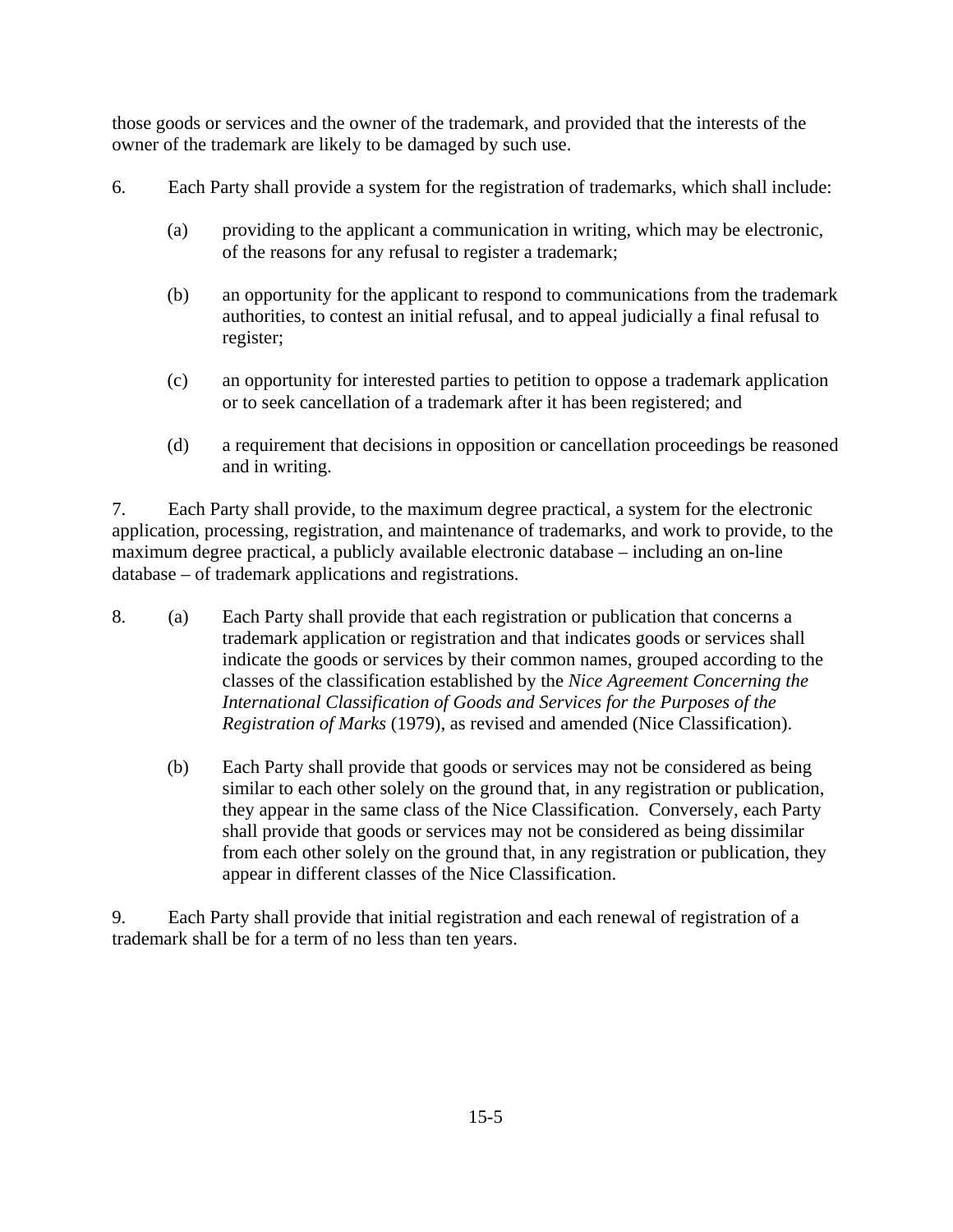10. No Party may require recordal of trademark licenses to establish the validity of the license, to assert any rights in a trademark, or for other purposes.<sup>7</sup>

## **Article 15.3: Geographical Indications**

### *Definition*

 $\overline{a}$ 

1. For purposes of this Article, geographical indications are indications that identify a good as originating in the territory of a Party, or a region or locality in that territory, where a given quality, reputation, or other characteristic of the good is essentially attributable to its geographical origin. Any sign or combination of signs, in any form whatsoever, shall be eligible to be a geographical indication.

### *Procedures with Respect to Geographical Indications*

2. Each Party shall provide the legal means to identify<sup>[8](#page-5-1)</sup> and protect geographical indications of the other Parties that meet the criteria of paragraph 1. Each Party shall provide the means for persons of another Party to apply for protection or petition for recognition of geographical indications. Each Party shall accept applications and petitions from persons of another Party without the requirement for intercession by that Party on behalf of its persons.

3. Each Party shall process applications or petitions, as the case may be, for geographical indications with a minimum of formalities.

4. Each Party shall make its regulations governing filing of such applications or petitions, as the case may be, readily available to the public.

5. Each Party shall ensure that applications or petitions, as the case may be, for geographical indications are published for opposition, and shall provide procedures for opposing geographical indications that are the subject of applications or petitions. Each Party shall also provide procedures to cancel any registration resulting from an application or a petition.

6. Each Party shall ensure that measures governing the filing of applications or petitions, as the case may be, for geographical indications set out clearly the procedures for these actions. Each Party shall make available contact information sufficient to allow (a) the general public to obtain guidance concerning the procedures for filing applications or petitions and the processing of those applications or petitions in general; and (b) applicants, petitioners, or their

<span id="page-5-0"></span> $<sup>7</sup>$  A Party may establish a means to allow licensees to record licenses for the purpose of providing notice to the</sup> public as to the existence of the license. However, no Party may make notice to the public a requirement for asserting any rights under the license.

<span id="page-5-1"></span><sup>8</sup> For purposes of this paragraph, **legal means to identify** means a system that permits applicants to provide information on the quality, reputation, or other characteristics of the asserted geographical indication.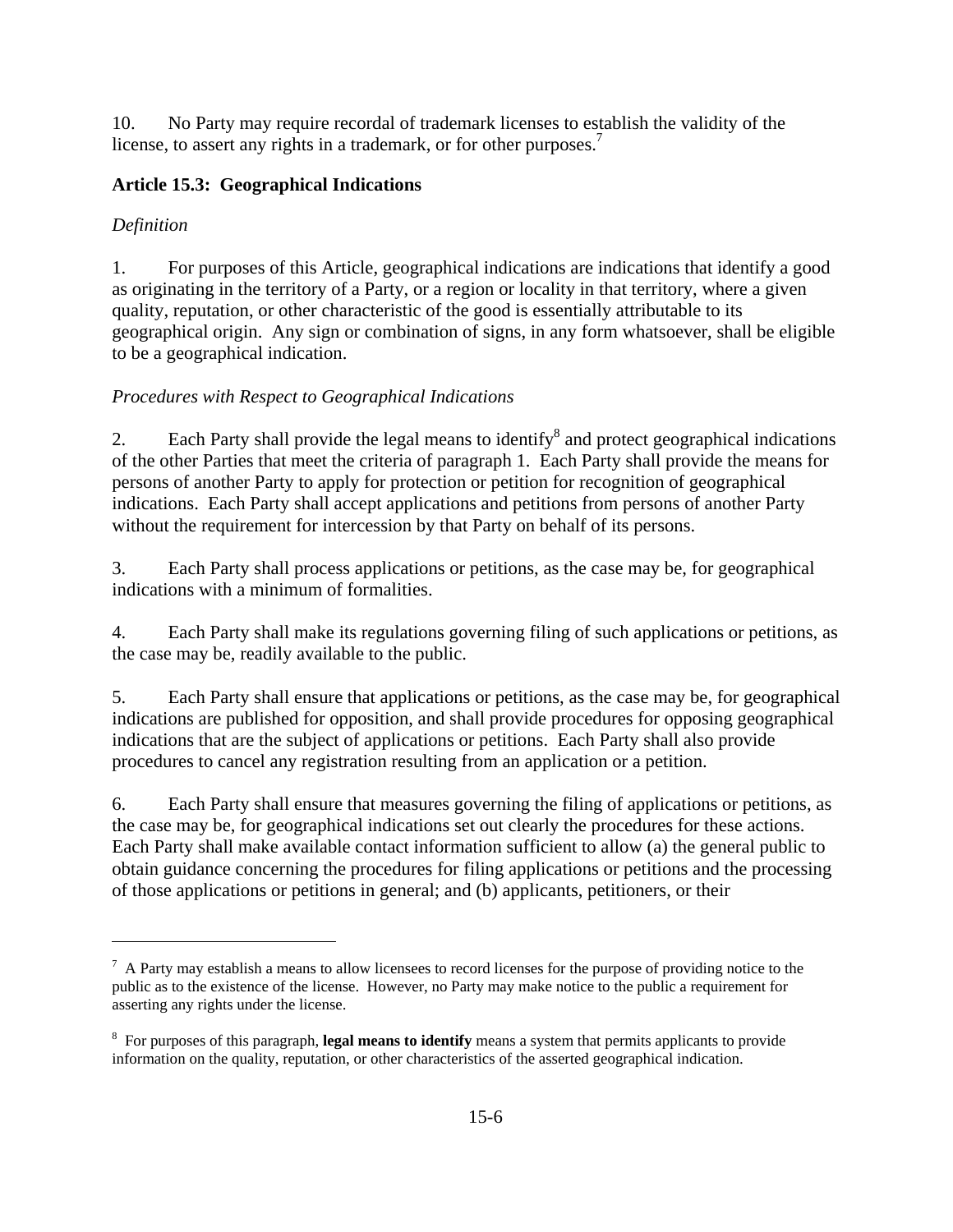representatives to ascertain the status of, and to obtain procedural guidance concerning, specific applications and petitions.

### *Relationship between Trademarks and Geographical Indications*

7. Each Party shall ensure that grounds for refusing protection or recognition of a geographical indication include the following:

- (a) the geographical indication is likely to be confusingly similar to a trademark that is the subject of a good-faith pending application or registration; and
- (b) the geographical indication is likely to be confusingly similar to a pre-existing trademark, the rights to which have been acquired in accordance with the Party's  $law<sup>9</sup>$  $law<sup>9</sup>$  $law<sup>9</sup>$

### **Article 15.4: Domain Names on the Internet**

 $\overline{a}$ 

1. In order to address trademark cyber-piracy, each Party shall require that the management of its country-code top-level domain (ccTLD) provides an appropriate procedure for the settlement of disputes based on the principles established in the *Uniform Domain-Name Dispute-Resolution Policy*.

2. Each Party shall require that the management of its ccTLD provides on-line public access to a reliable and accurate database of contact information for domain-name registrants. In determining the appropriate contact information, the management of a Party's ccTLD may give due regard to the Party's laws protecting the privacy of its nationals.

## **Article 15.5: Obligations Pertaining to Copyright and Related Rights**

1. Each Party shall provide that authors, performers, and producers of phonograms<sup>10</sup> have the right $11$  to authorize or prohibit all reproductions of their works, performances, or

<span id="page-6-0"></span> $9\,$  For purposes of this paragraph, the Parties understand that each Party has already established grounds for refusing protection of a trademark under its law, including that (a) the trademark is likely to be confusingly similar to a geographical indication that is the subject of a registration; and (b) the trademark is likely to be confusingly similar to a pre-existing geographical indication, the rights to which have been acquired in accordance with the Party's law.

<span id="page-6-1"></span><sup>&</sup>lt;sup>10</sup> References in this Chapter to "authors, performers, and producers of phonograms" include any successors in interest.

<span id="page-6-2"></span><sup>&</sup>lt;sup>11</sup> With respect to copyrights and related rights in this Chapter, a right to authorize or prohibit or a right to authorize means an exclusive right.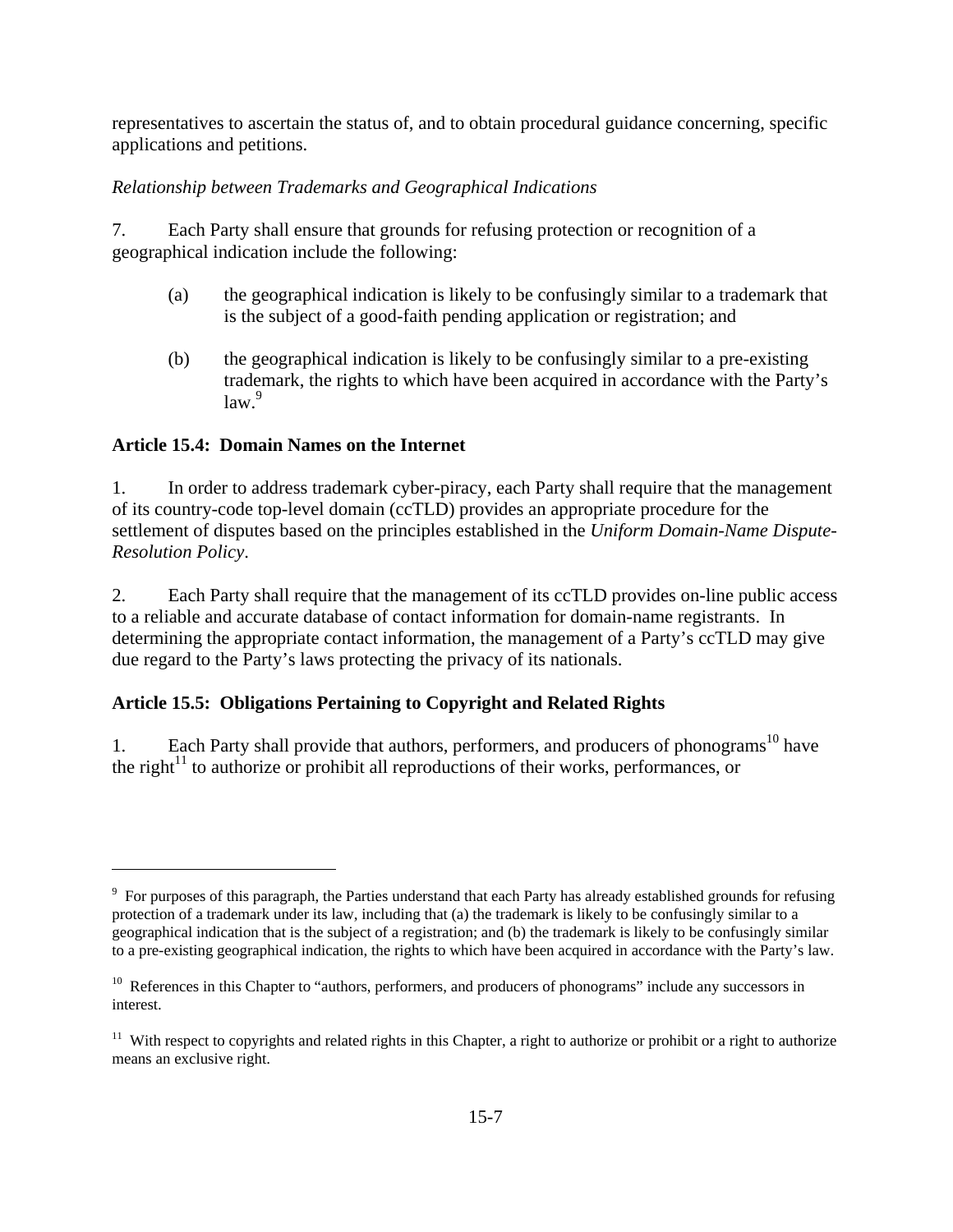phonograms, in any manner or form, permanent or temporary (including temporary storage in electronic form).[12](#page-7-0)

2. Each Party shall provide to authors, performers, and producers of phonograms the right to authorize the making available to the public of the original and copies of their works, performances, and phonograms<sup>13</sup> through sale or other transfer of ownership.

3. In order to ensure that no hierarchy is established between rights of authors, on the one hand, and rights of performers and producers of phonograms, on the other hand, each Party shall establish that in cases where authorization is needed from both the author of a work embodied in a phonogram and a performer or producer owning rights in the phonogram, the need for the authorization of the author does not cease to exist because the authorization of the performer or producer is also required. Likewise, each Party shall establish that in cases where authorization is needed from both the author of a work embodied in a phonogram and of a performer or producer owning rights in the phonogram, the need for the authorization of the performer or producer does not cease to exist because the authorization of the author is also required.

4. Each Party shall provide that, where the term of protection of a work (including a photographic work), performance, or phonogram is to be calculated:

- (a) on the basis of the life of a natural person, the term shall be not less than the life of the author and 70 years after the author's death; and
- (b) on a basis other than the life of a natural person, the term shall be:
	- (i) not less than 70 years from the end of the calendar year of the first authorized publication of the work, performance, or phonogram, or
	- (ii) failing such authorized publication within 50 years from the creation of the work, performance, or phonogram, not less than 70 years from the end of the calendar year of the creation of the work, performance, or phonogram.

5. Each Party shall apply the provisions of Article 18 of the Berne Convention and Article 14.6 of the TRIPS Agreement, *mutatis mutandis*, to the subject matter, rights, and obligations provided for in this Article and Articles 15.6 and 15.7.

1

<span id="page-7-0"></span><sup>12</sup> The Parties understand that the reproduction right as set out in this paragraph and in Article 9 of the *Berne Convention for the Protection of Literary and Artistic Works* (1971) (Berne Convention) and the exceptions permitted under the Berne Convention and Article 15.5.10(a) fully apply in the digital environment, in particular to the use of works in digital form.

<span id="page-7-1"></span><sup>&</sup>lt;sup>13</sup> With respect to copyright and related rights in this Chapter, a "performance" refers to a performance fixed in a phonogram, unless otherwise specified.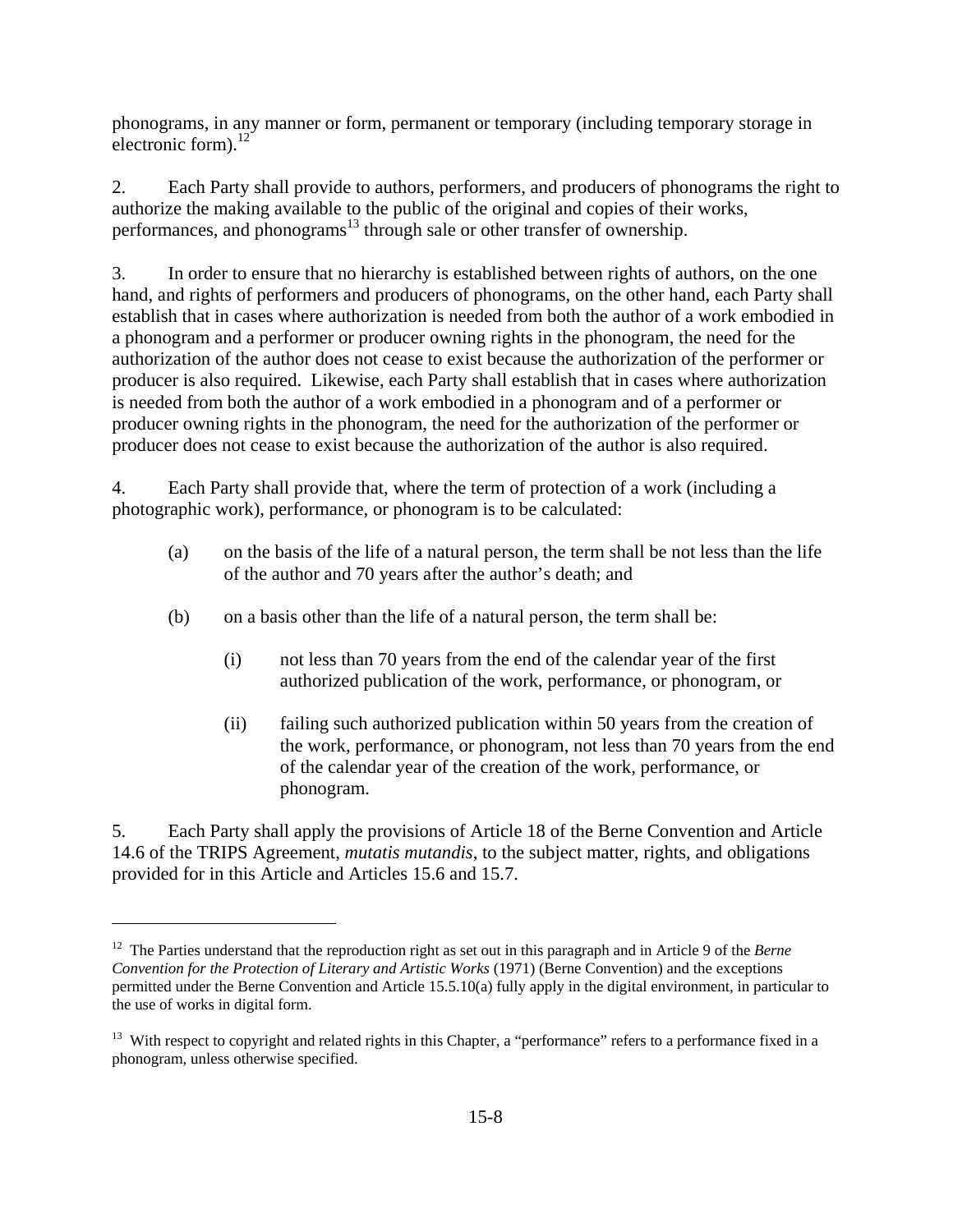- 6. Each Party shall provide that for copyright and related rights:
	- (a) any person acquiring or holding any economic right in a work, performance, or phonogram may freely and separately transfer such right by contract; and
	- (b) any person acquiring or holding any such economic right by virtue of a contract, including contracts of employment underlying the creation of works and performances, and production of phonograms, shall be able to exercise such right in that person's own name and enjoy fully the benefits derived from such right.
- 7. (a) In order to provide adequate legal protection and effective legal remedies against the circumvention of effective technological measures that authors, performers, and producers of phonograms use in connection with the exercise of their rights and that restrict unauthorized acts in respect of their works, performances, and phonograms, each Party shall provide that any person who:
	- (i) circumvents without authority any effective technological measure that controls access to a protected work, performance, phonogram, or other subject matter; or
	- (ii) manufactures, imports, distributes, offers to the public, provides, or otherwise traffics in devices, products, or components, or offers to the public or provides services, that:
		- (A) are promoted, advertised, or marketed for the purpose of circumvention of any effective technological measure; or
		- (B) have only a limited commercially significant purpose or use other than to circumvent any effective technological measure; or
		- (C) are primarily designed, produced, or performed for the purpose of enabling or facilitating the circumvention of any effective technological measure,

shall be liable and subject to the remedies provided for in Article 15.11.14. Each Party shall provide for criminal procedures and penalties to be applied when any person, other than a nonprofit library, archive, educational institution, or public non-commercial broadcasting entity, is found to have engaged willfully and for purposes of commercial advantage or private financial gain in any of the foregoing activities.

(b) In implementing subparagraph (a), no Party shall be obligated to require that the design of, or the design and selection of parts and components for, a consumer electronics, telecommunications, or computing product provide for a response to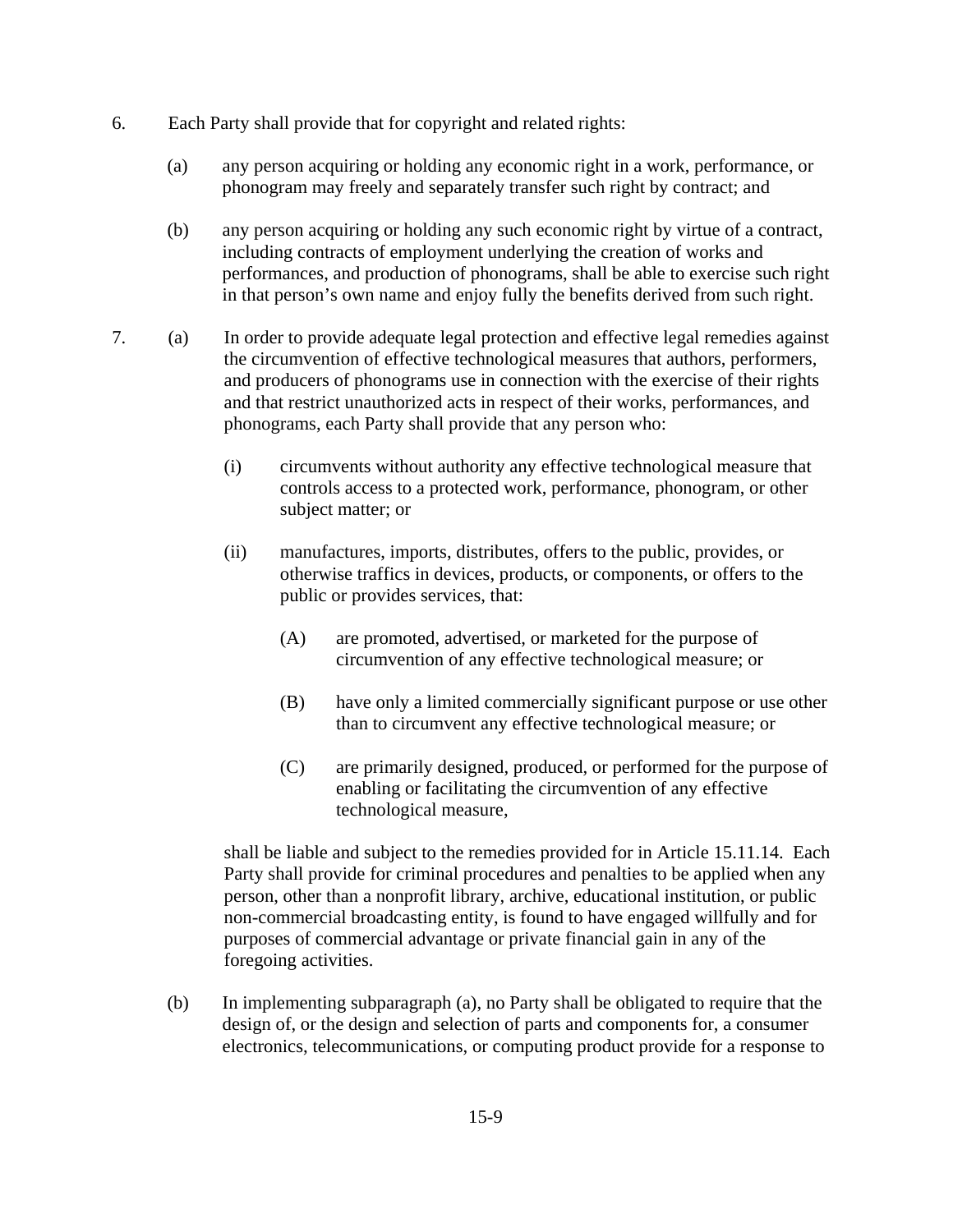any particular technological measure, so long as the product does not otherwise violate any measures implementing subparagraph (a).

- (c) Each Party shall provide that a violation of a measure implementing this paragraph is a separate civil cause of action or criminal offense, independent of any infringement that might occur under the Party's law on copyright and related rights.
- (d) Each Party shall confine exceptions to any measures implementing the prohibition in subparagraph (a)(ii) on technology, products, services, or devices that circumvent effective technological measures that control access to, and, in the case of clause (i), that protect any of the exclusive rights of copyright or related rights in, a protected work, performance, or phonogram referred to in subparagraph (a)(ii), to the following activities, provided that they do not impair the adequacy of legal protection or the effectiveness of legal remedies against the circumvention of effective technological measures:
	- (i) noninfringing reverse engineering activities with regard to a lawfully obtained copy of a computer program, carried out in good faith with respect to particular elements of that computer program that have not been readily available to the person engaged in those activities, for the sole purpose of achieving interoperability of an independently created computer program with other programs;
	- (ii) noninfringing good faith activities, carried out by an appropriately qualified researcher who has lawfully obtained a copy, unfixed performance or display of a work, performance, or phonogram, and who has made a good faith effort to obtain authorization for such activities, to the extent necessary for the sole purpose of identifying and analyzing flaws and vulnerabilities of technologies for scrambling and descrambling of information;
	- (iii) the inclusion of a component or part for the sole purpose of preventing the access of minors to inappropriate on-line content in a technology, product, service, or device that itself is not prohibited under the measures implementing subparagraph (a)(ii); and
	- (iv) noninfringing good faith activities that are authorized by the owner of a computer, computer system, or computer network for the sole purpose of testing, investigating, or correcting the security of that computer, computer system, or computer network.
- (e) Each Party shall confine exceptions to any measures implementing the prohibition referred to in subparagraph  $(a)(i)$  to the activities listed in subparagraph  $(d)$  and the following activities, provided that they do not impair the adequacy of legal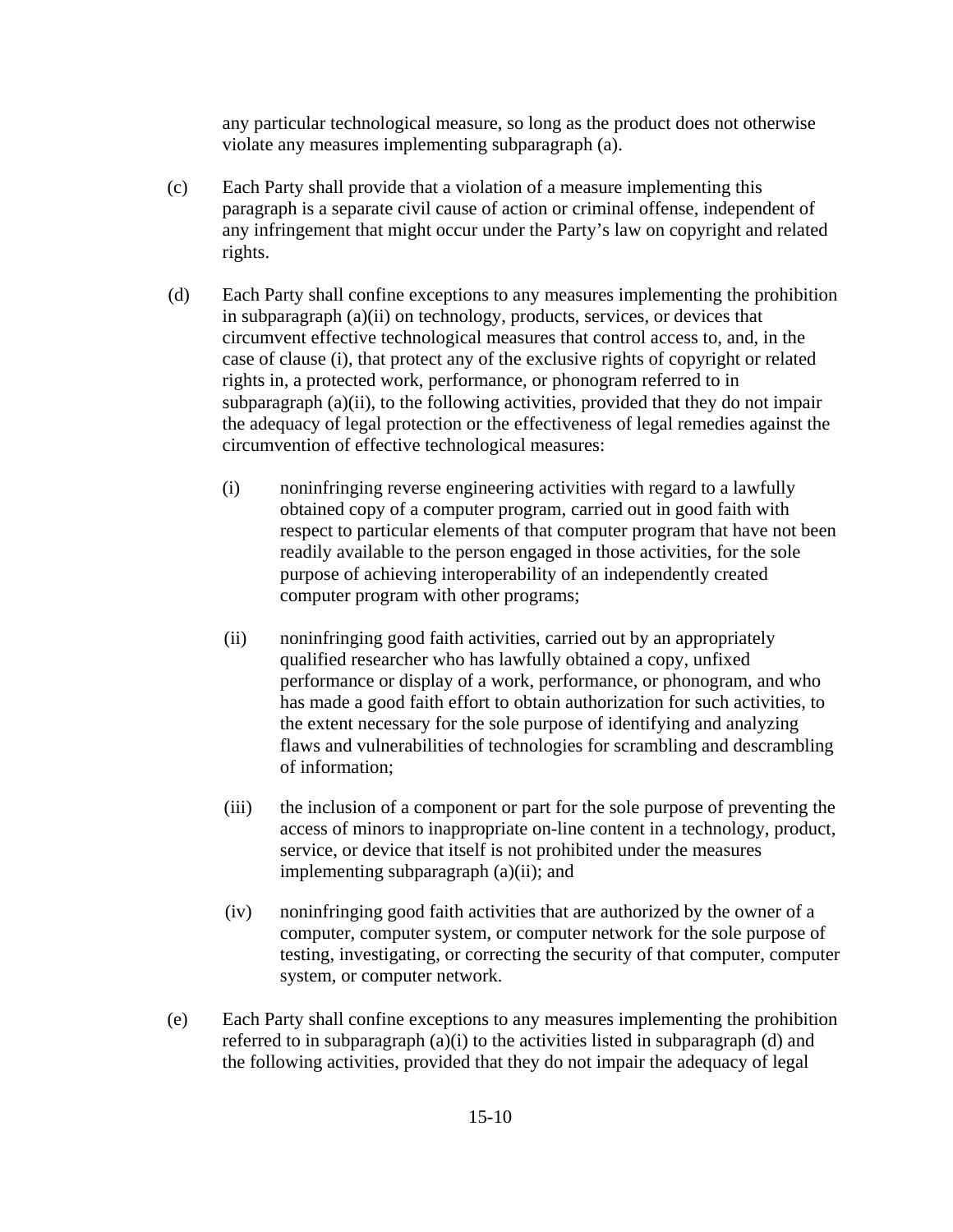protection or the effectiveness of legal remedies against the circumvention of effective technological measures:

- (i) access by a nonprofit library, archive, or educational institution to a work, performance, or phonogram, not otherwise available to it, for the sole purpose of making acquisition decisions;
- (ii) noninfringing activities for the sole purpose of identifying and disabling a capability to carry out undisclosed collection or dissemination of personally identifying information reflecting the on-line activities of a natural person in a way that has no other effect on the ability of any person to gain access to any work; and
- (iii) noninfringing uses of a work, performance, or phonogram, in a particular class of works, performances, or phonograms, when an actual or likely adverse impact on those noninfringing uses is demonstrated in a legislative or administrative proceeding by substantial evidence; provided that in order for any such exception to remain in effect for more than four years, a Party must conduct a review before the expiration of the four-year period and at intervals of at least every four years thereafter, pursuant to which it is demonstrated in such a proceeding by substantial evidence that there is a continuing actual or likely adverse impact on the particular noninfringing use.
- (f) Each Party may provide exceptions to any measures implementing the prohibitions referred to in subparagraph (a) for lawfully authorized activities carried out by government employees, agents, or contractors for law enforcement, intelligence, essential security, or similar governmental purposes.
- (g) **Effective technological measure** means any technology, device, or component that, in the normal course of its operation, controls access to a protected work, performance, phonogram, or other protected subject matter, or protects any copyright or any rights related to copyright.

8. In order to provide adequate legal protection and effective legal remedies to protect rights management information:

- (a) Each Party shall provide that any person who, without authority, and knowing, or, with respect to civil remedies, having reasonable grounds to know, that it would induce, enable, facilitate, or conceal an infringement of any copyright or related right,
	- (i) knowingly removes or alters any rights management information;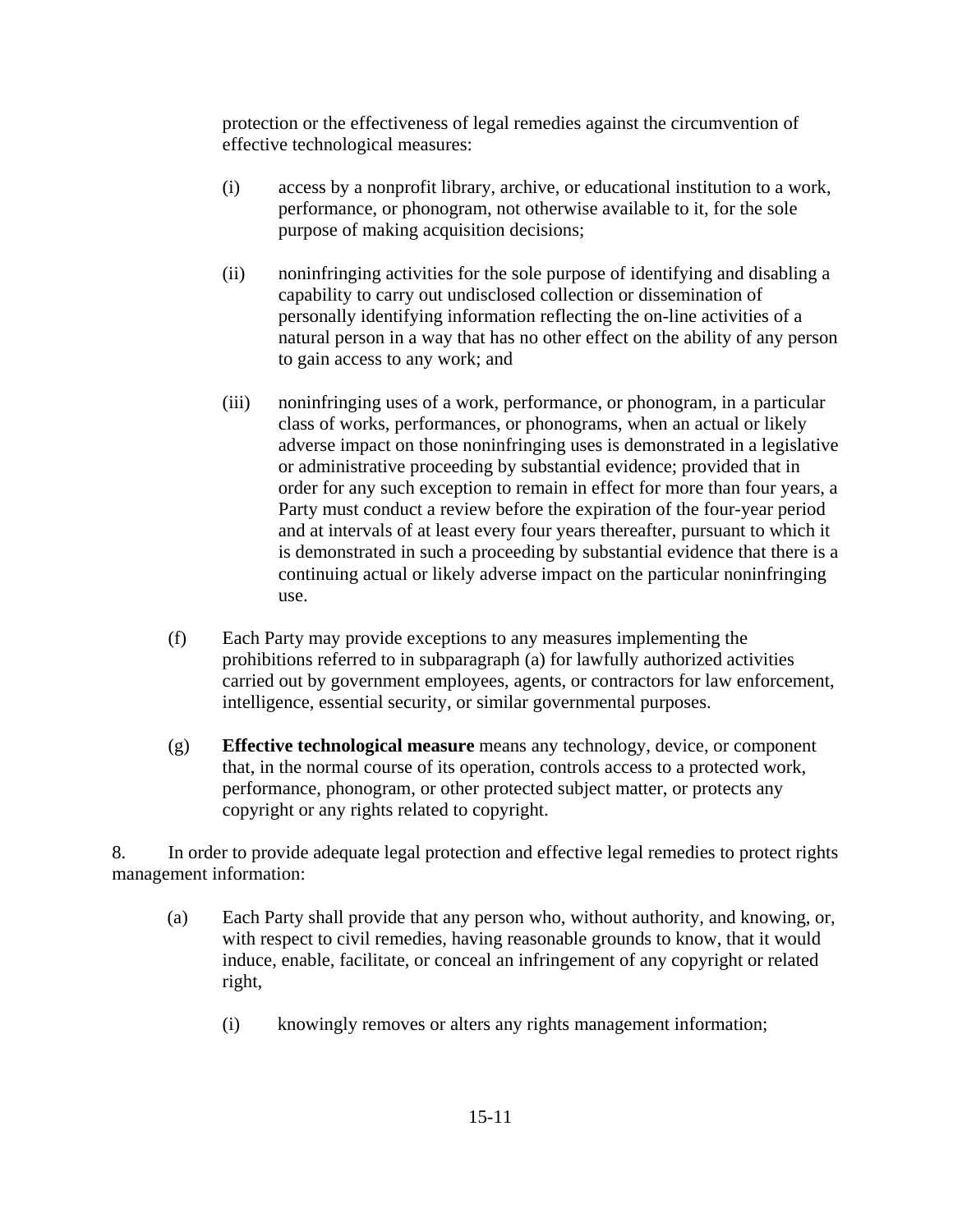- (ii) distributes or imports for distribution rights management information knowing that the rights management information has been removed or altered without authority; or
- (iii) distributes, imports for distribution, broadcasts, communicates or makes available to the public copies of works, performances, or phonograms, knowing that rights management information has been removed or altered without authority,

shall be liable and subject to the remedies provided for in Article 15.11.14. Each Party shall provide for criminal procedures and penalties to be applied when any person, other than a nonprofit library, archive, educational institution, or public non-commercial broadcasting entity, is found to have engaged willfully and for purposes of commercial advantage or private financial gain in any of the foregoing activities.

(b) Each Party shall confine exceptions to measures implementing subparagraph (a) to lawfully authorized activities carried out by government employees, agents, or contractors for law enforcement, intelligence, national defense, essential security, or similar governmental purposes.

### (c) **Rights management information** means:

- (i) information that identifies a work, performance, or phonogram, the author of the work, the performer of the performance, or the producer of the phonogram, or the owner of any right in the work, performance, or phonogram; or
- (ii) information about the terms and conditions of the use of the work, performance, or phonogram; or
- (iii) any numbers or codes that represent such information,

when any of these items is attached to a copy of the work, performance, or phonogram or appears in connection with the communication or making available of a work, performance, or phonogram to the public. Nothing in this paragraph shall obligate a Party to require the owner of any right in the work, performance, or phonogram to attach rights management information to copies of the work, performance, or phonogram, or to cause rights management information to appear in connection with a communication of the work, performance, or phonogram to the public.

9. In order to confirm that all agencies at the central level of government use computer software only as authorized, each Party shall issue appropriate laws, orders, regulations, or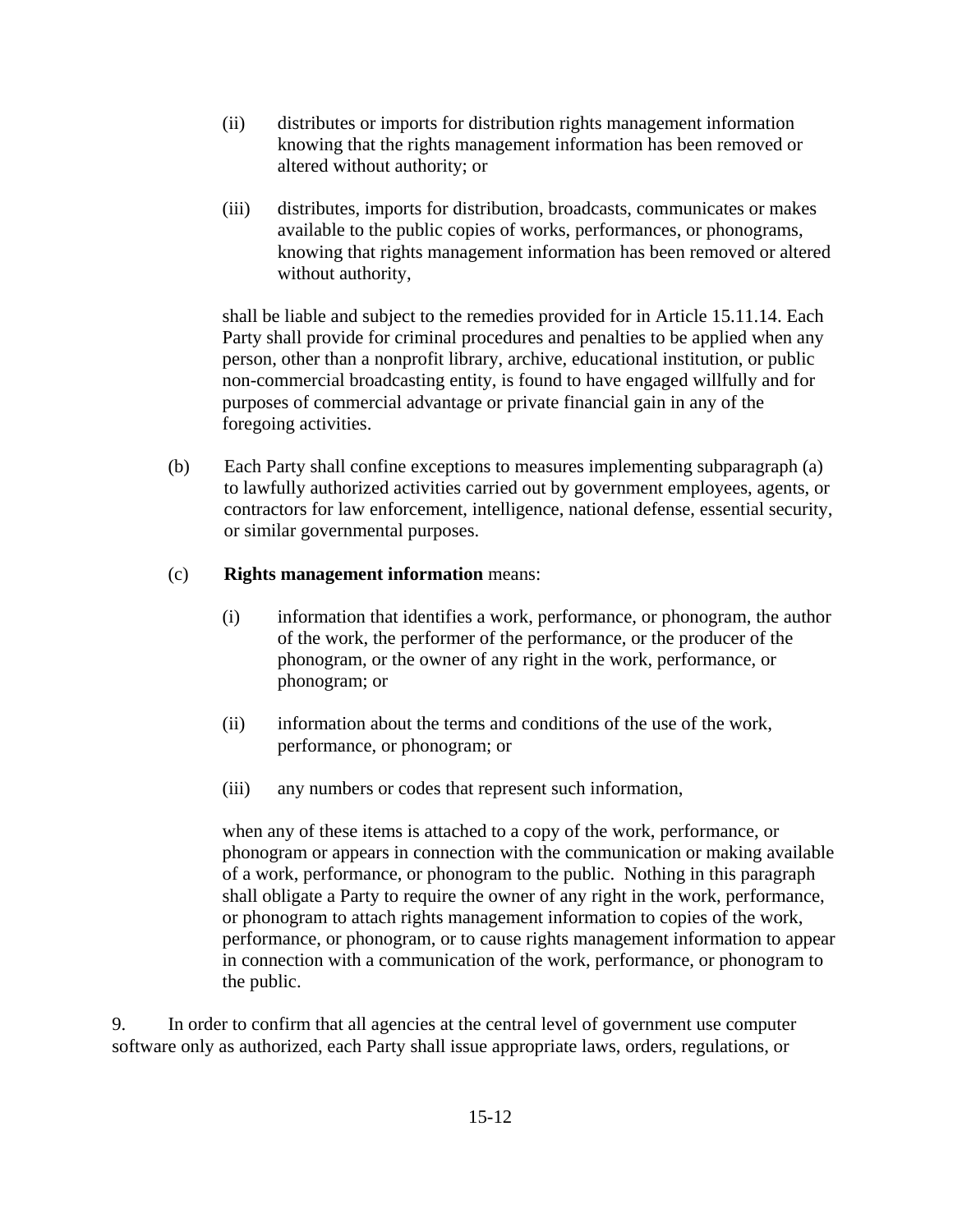decrees to actively regulate the acquisition and management of software for such use. These measures may take the form of procedures such as preparing and maintaining inventories of software on agency computers and inventories of software licenses.

- 10. (a) With respect to Articles 15.5, 15.6, and 15.7, each Party shall confine limitations or exceptions to exclusive rights to certain special cases that do not conflict with a normal exploitation of the work, performance, or phonogram, and do not unreasonably prejudice the legitimate interests of the right holder*.* 
	- (b) Notwithstanding subparagraph (a) and Article 15.7.3(b), no Party may permit the retransmission of television signals (whether terrestrial, cable, or satellite) on the Internet without the authorization of the right holder or right holders of the content of the signal and, if any, of the signal.

### **Article 15.6: Obligations Pertaining Specifically to Copyright**

Without prejudice to Articles 11(1)(ii), 11*bis*(1)(i) and (ii), 11*ter*(1)(ii), 14(1)(ii), and 14*bis*(1) of the Berne Convention, each Party shall provide to authors the exclusive right to authorize or prohibit the communication to the public of their works, directly or indirectly, by wire or wireless means, including the making available to the public of their works in such a way that members of the public may access these works from a place and at a time individually chosen by them.

### **Article 15.7: Obligations Pertaining Specifically to Related Rights**

1. Each Party shall accord the rights provided for in this Chapter with respect to performers and producers of phonograms to the performers and producers of phonograms who are nationals of another Party and to performances or phonograms first published or fixed in the territory of a Party. A performance or phonogram shall be considered first published in the territory of a Party in which it is published within 30 days of its original publication.<sup>[14](#page-12-0)</sup>

- 2. Each Party shall provide to performers the right to authorize or prohibit:
	- (a) the broadcasting and communication to the public of their unfixed performances except where the performance is already a broadcast performance; and
	- (b) the fixation of their unfixed performances.

 $\overline{a}$ 

3. (a) Each Party shall provide to performers and producers of phonograms the right to authorize or prohibit the broadcasting or any communication to the public of their performances or phonograms, by wire or wireless means, including the making available to the public of those performances and phonograms in such a way that

<span id="page-12-0"></span> $14$  For purposes of this Article, fixation includes the finalization of the master tape or its equivalent.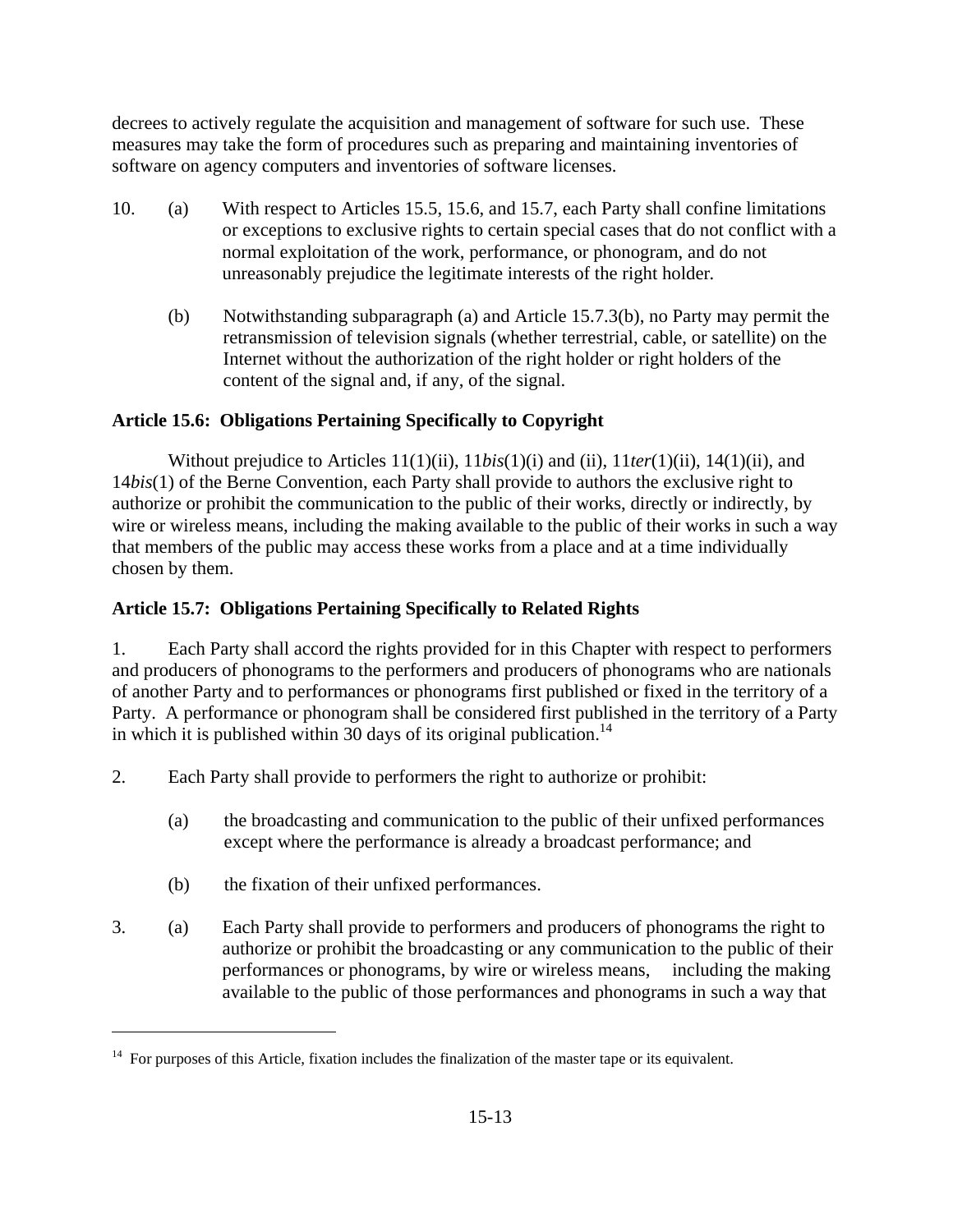members of the public may access them from a place and at a time individually chosen by them.

- (b) Notwithstanding subparagraph (a) and Article 15.5.10, the application of this right to traditional free over-the-air noninteractive broadcasting, and exceptions or limitations to this right for such broadcasting, shall be a matter of domestic law.
- (c) Each Party may adopt limitations to this right in respect of other noninteractive transmissions in accordance with Article 15.5.10, provided that the limitations do not prejudice the right of the performer or producer of phonograms to obtain equitable remuneration.

4. No Party may subject the enjoyment and exercise of the rights of performers and producers of phonograms provided for in this Chapter to any formality.

5. For purposes of this Article and Article 15.5, the following definitions apply with respect to performers and producers of phonograms:

- (a) **performers** means actors, singers, musicians, dancers, and other persons who act, sing, deliver, declaim, play in, interpret, or otherwise perform literary or artistic works or expressions of folklore;
- (b) **phonogram** means the fixation of the sounds of a performance or of other sounds, or of a representation of sounds, other than in the form of a fixation incorporated in a cinematographic or other audiovisual work;
- (c) **fixation** means the embodiment of sounds, or of the representations thereof, from which they can be perceived, reproduced, or communicated through a device;
- (d) **producer of a phonogram** means the person, or the legal entity, who or which takes the initiative and has the responsibility for the first fixation of the sounds of a performance or other sounds, or the representations of sounds;
- (e) **publication** of a performance or a phonogram means the offering of copies of the fixed performance or the phonogram to the public, with the consent of the right holder, and provided that copies are offered to the public in reasonable quantity;
- (f) **broadcasting** means the transmission by wireless means or satellite to the public of sounds or sounds and images, or of the representations thereof, including wireless transmission of encrypted signals where the means for decrypting are provided to the public by the broadcasting organization or with its consent; and
- (g) **communication to the public** of a performance or a phonogram means the transmission to the public by any medium, otherwise than by broadcasting, of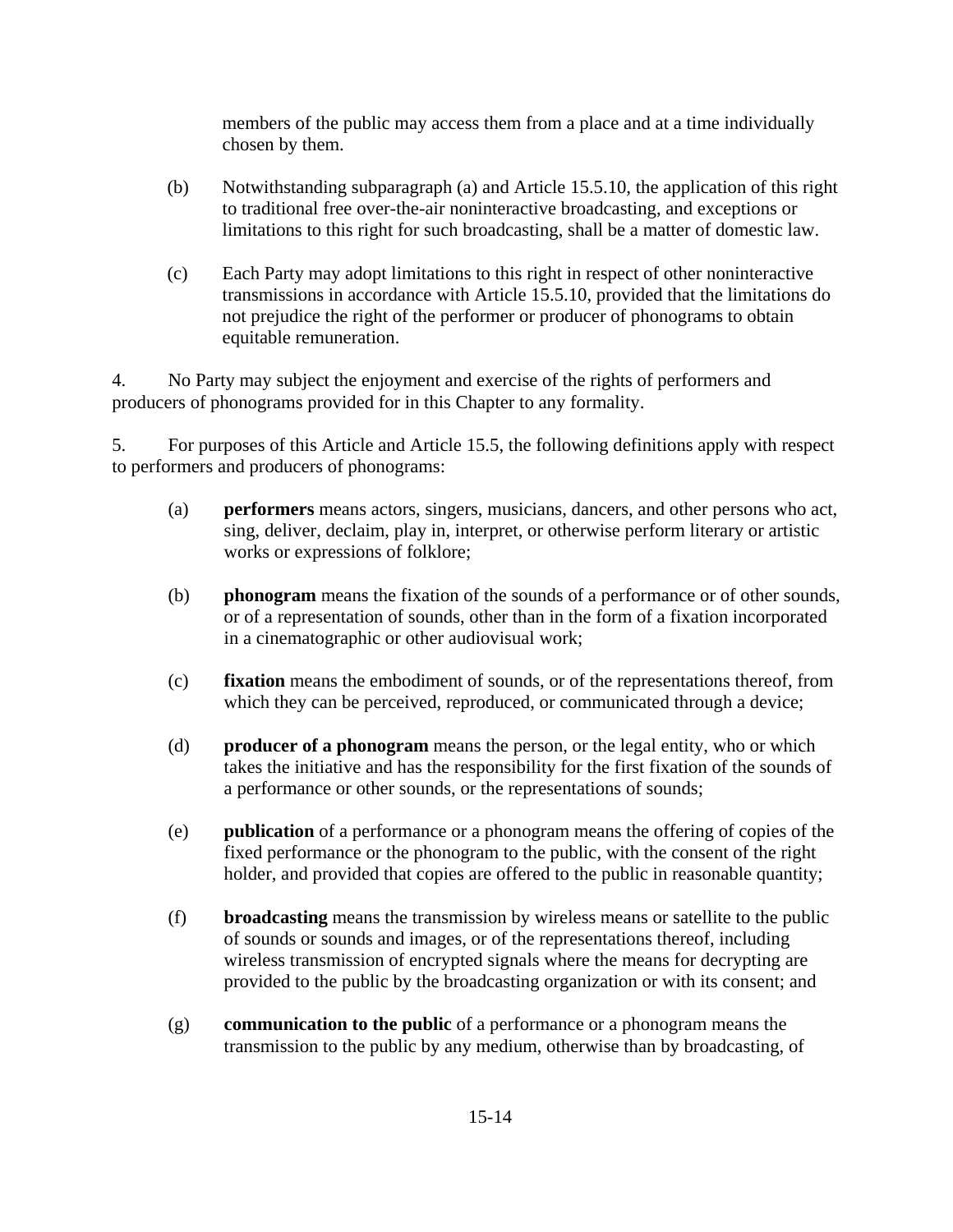sounds of a performance or the sounds or the representations of sounds fixed in a phonogram. For purposes of paragraph 3, "communication to the public" includes making the sounds or representations of sounds fixed in a phonogram audible to the public.

# **Article 15.8: Protection of Encrypted Program-Carrying Satellite Signals**

- 1. Each Party shall make it a criminal offense:
	- (a) to manufacture, assemble, modify, import, export, sell, lease, or otherwise distribute a tangible or intangible device or system, knowing or having reason to know that the device or system is primarily of assistance in decoding an encrypted program-carrying satellite signal without the authorization of the lawful distributor of such signal; and
	- (b) willfully to receive and further distribute a program-carrying signal that originated as an encrypted satellite signal knowing that it has been decoded without the authorization of the lawful distributor of the signal.

2. Each Party shall provide for civil remedies, including compensatory damages, for any person injured by any activity described in paragraph 1, including any person that holds an interest in the encrypted programming signal or its content.

# **Article 15.9: Patents**

1. Each Party shall make patents available for any invention, whether a product or a process, in all fields of technology, provided that the invention is new, involves an inventive step, and is capable of industrial application. For purposes of this Article, a Party may treat the terms "inventive step" and "capable of industrial application" as being synonymous with the terms "non-obvious" and "useful," respectively.

2. Nothing in this Chapter shall be construed to prevent a Party from excluding inventions from patentability as set out in Articles 27.2 and 27.3 of the TRIPS Agreement. Notwithstanding the foregoing, any Party that does not provide patent protection for plants by the date of entry into force of this Agreement shall undertake all reasonable efforts to make such patent protection available. Any Party that provides patent protection for plants or animals on or after the date of entry into force of this Agreement shall maintain such protection.

3. A Party may provide limited exceptions to the exclusive rights conferred by a patent, provided that such exceptions do not unreasonably conflict with a normal exploitation of the patent and do not unreasonably prejudice the legitimate interests of the patent owner, taking account of the legitimate interests of third parties.

4. Without prejudice to Article 5.A(3) of the Paris Convention, each Party shall provide that a patent may be revoked or cancelled only on grounds that would have justified a refusal to grant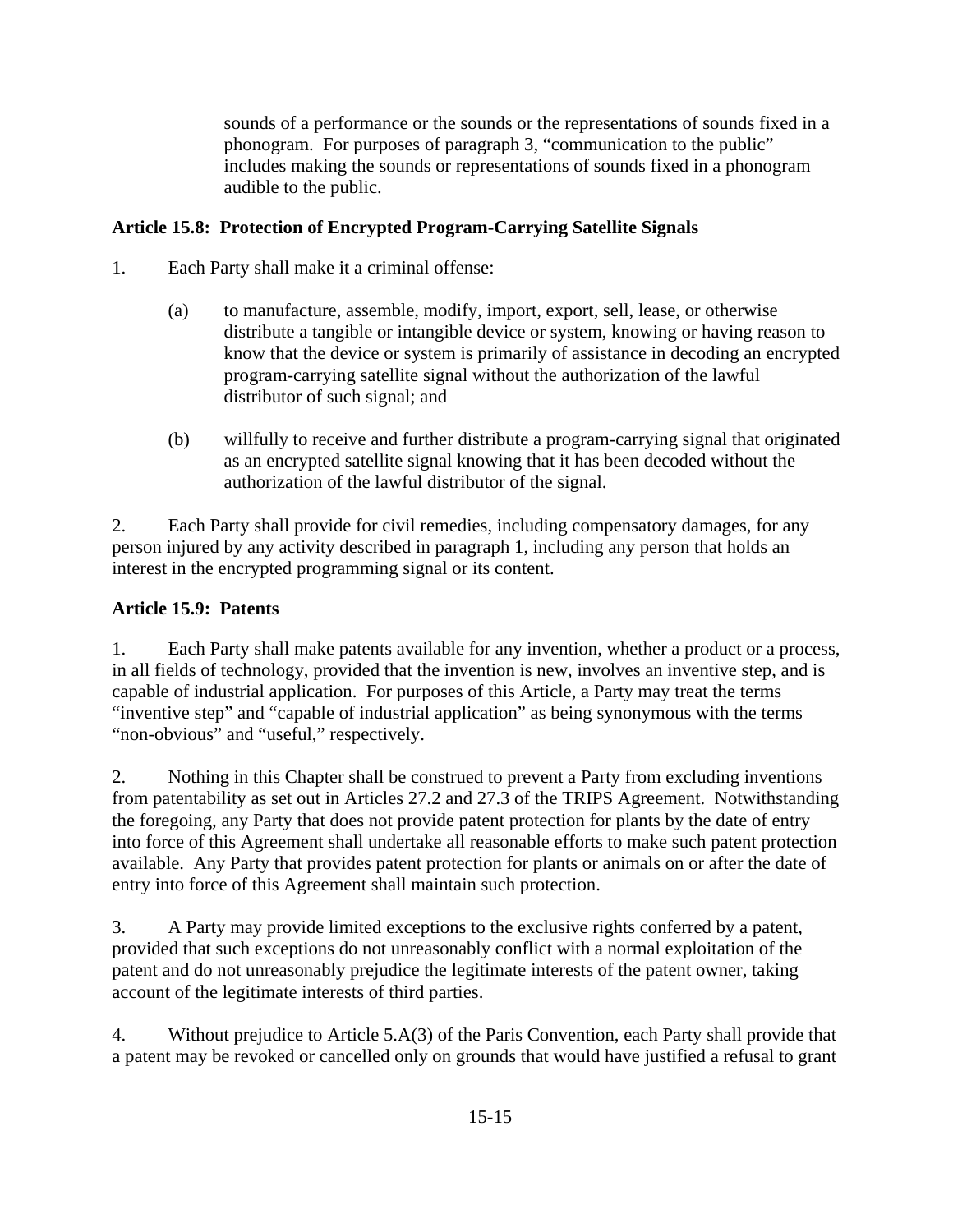the patent. However, a Party may also provide that fraud, misrepresentation, or inequitable conduct may be the basis for revoking, canceling, or holding a patent unenforceable.

5. Consistent with paragraph 3, if a Party permits a third person to use the subject matter of a subsisting patent to generate information necessary to support an application for marketing approval of a pharmaceutical or agricultural chemical product, that Party shall provide that any product produced under such authority shall not be made, used, or sold in the territory of that Party other than for purposes related to generating information to meet requirements for approval to market the product once the patent expires, and if the Party permits exportation, the product shall only be exported outside the territory of that Party for purposes of meeting marketing approval requirements of that Party.

- 6. (a) Each Party, at the request of the patent owner, shall adjust the term of a patent to compensate for unreasonable delays that occur in granting the patent. For purposes of this paragraph, an unreasonable delay shall at least include a delay in the issuance of the patent of more than five years from the date of filing of the application in the territory of the Party, or three years after a request for examination of the application has been made, whichever is later, provided that periods attributable to actions of the patent applicant need not be included in the determination of such delays.
	- (b) With respect to any pharmaceutical product that is covered by a patent, each Party shall make available a restoration of the patent term to compensate the patent owner for unreasonable curtailment of the effective patent term resulting from the marketing approval process related to the first commercial marketing of the product in that Party.

7. Each Party shall disregard information contained in public disclosures used to determine if an invention is novel or has an inventive step if the public disclosure (a) was made or authorized by, or derived from, the patent applicant, and (b) occurred within 12 months prior to the date of filing of the application in the territory of the Party.

8. Each Party shall provide patent applicants with at least one opportunity to submit amendments, corrections, and observations in connection with their applications.

9. Each Party shall provide that a disclosure of a claimed invention shall be considered to be sufficiently clear and complete if it provides information that allows the invention to be made and used by a person skilled in the art, without undue experimentation, as of the filing date.

10. Each Party shall provide that a claimed invention is sufficiently supported by its disclosure if the disclosure reasonably conveys to a person skilled in the art that the applicant was in possession of the claimed invention as of the filing date.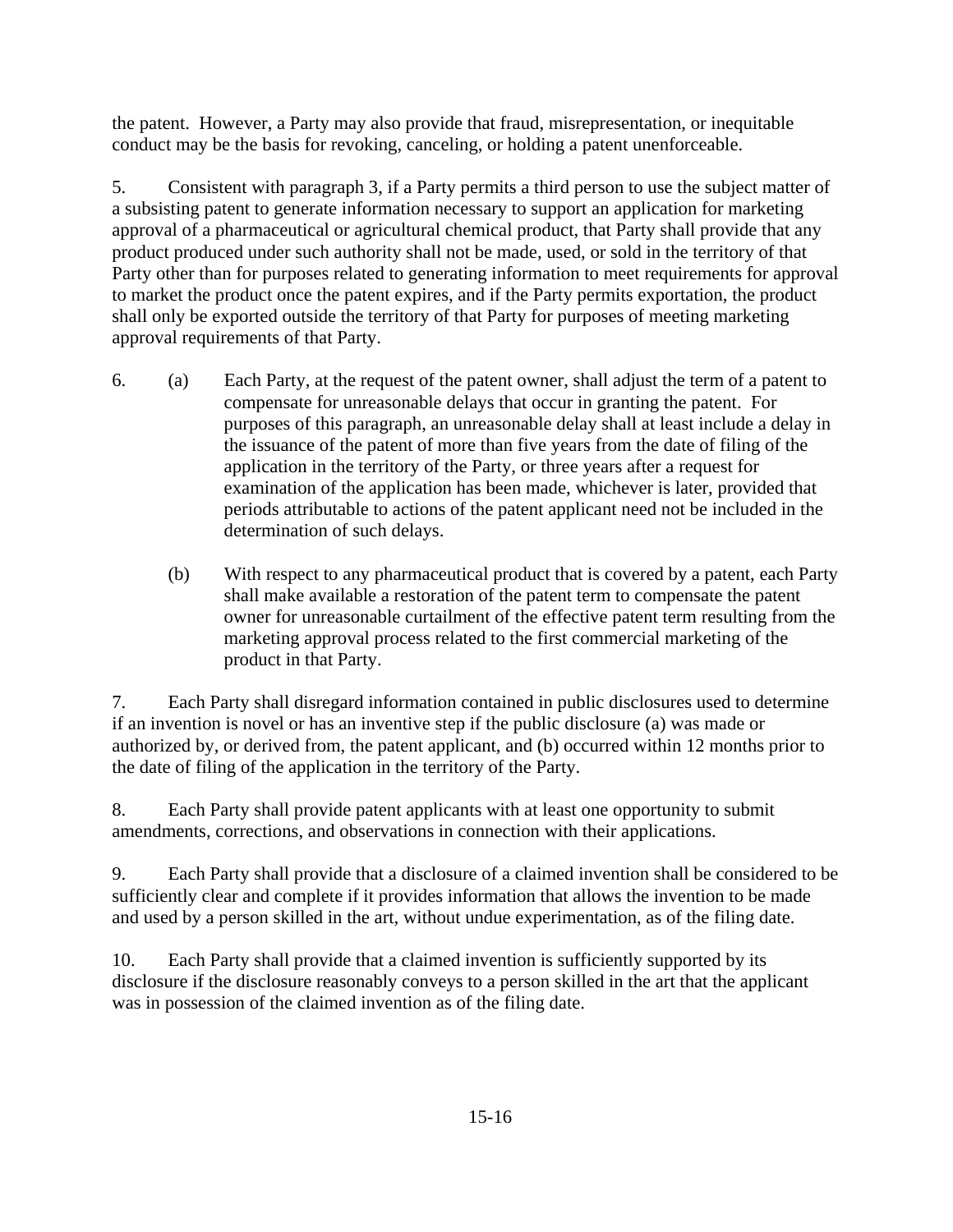11. Each Party shall provide that a claimed invention is industrially applicable if it has a specific, substantial, and credible utility.

## **Article 15.10: Measures Related to Certain Regulated Products**

- 1. (a) If a Party requires, as a condition of approving the marketing of a new pharmaceutical or agricultural chemical product, the submission of undisclosed data concerning safety or efficacy, the Party shall not permit third persons, without the consent of the person who provided the information, to market a product on the basis of (1) the information, or (2) the approval granted to the person who submitted the information for at least five years for pharmaceutical products and ten years for agricultural chemical products from the date of approval in the Party. $^{15}$ 
	- (b) If a Party permits, as a condition of approving the marketing of a new pharmaceutical or agricultural chemical product, third persons to submit evidence concerning the safety or efficacy of a product that was previously approved in another territory, such as evidence of prior marketing approval, the Party shall not permit third persons, without the consent of the person who previously obtained such approval in the other territory, to obtain authorization or to market a product on the basis of (1) evidence of prior marketing approval in the other territory, or (2) information concerning safety or efficacy that was previously submitted to obtain marketing approval in the other territory, for at least five years for pharmaceutical products and ten years for agricultural chemical products from the date approval was granted in the Party's territory to the person who received approval in the other territory. In order to receive protection under this subparagraph, a Party may require that the person providing the information in the other territory seek approval in the territory of the Party within five years after obtaining marketing approval in the other territory.
	- (c) For purposes of this paragraph, a new product is one that does not contain a chemical entity that has been previously approved in the territory of the Party.
	- (d) For purposes of this paragraph, each Party shall protect such undisclosed information against disclosure except where necessary to protect the public, and no Party may consider information accessible within the public domain as undisclosed data. Notwithstanding the foregoing, if any undisclosed information concerning safety and efficacy submitted to a Party, or an entity acting on behalf of a Party, for purposes of obtaining marketing approval is disclosed by such

<span id="page-16-0"></span><sup>&</sup>lt;sup>15</sup> Where a Party, on the date it implemented the TRIPS Agreement, had in place a system for protecting pharmaceutical or agricultural chemical products not involving new chemical entities from unfair commercial use that conferred a period of protection shorter than that specified in paragraph 1, that Party may retain such system notwithstanding the obligations of paragraph 1.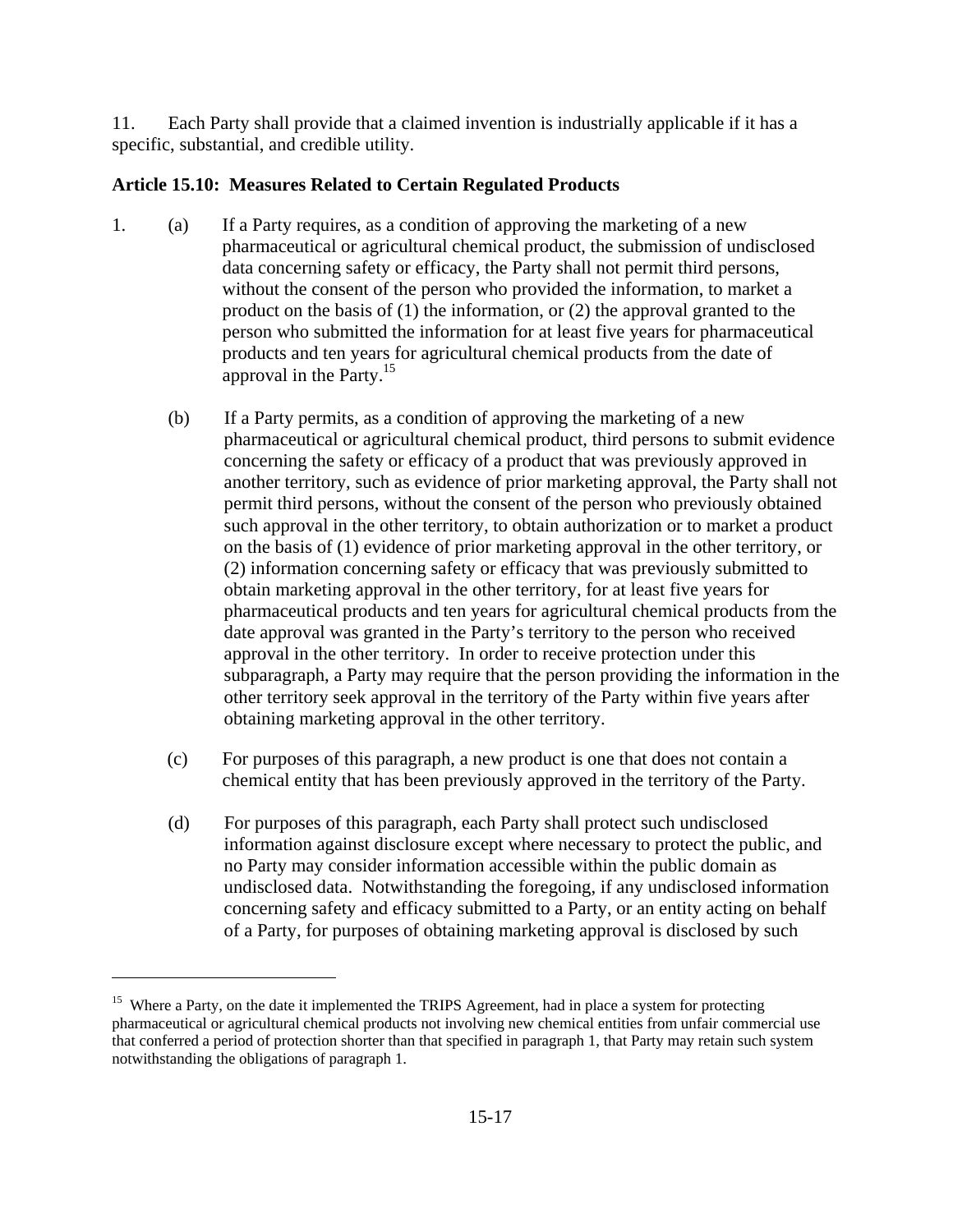entity, the Party is still required to protect such information from unfair commercial use in the manner set forth in this Article.

2. Where a Party permits, as a condition of approving the marketing of a pharmaceutical product, persons, other than the person originally submitting safety or efficacy information, to rely on evidence or information concerning the safety and efficacy of a product that was previously approved, such as evidence of prior marketing approval in the territory of a Party or in another country, that Party:

- (a) shall implement measures in its marketing approval process to prevent such other persons from marketing a product covered by a patent claiming the previously approved product or its approved use during the term of that patent, unless by consent or acquiescence of the patent owner; and
- (b) shall provide that the patent owner shall be informed of the request and the identity of any such other person who requests approval to enter the market during the term of a patent identified as claiming the approved product or its approved use.

# **Article 15.11: Enforcement of Intellectual Property Rights**

# *General Obligations*

1. Each Party understands that procedures and remedies required under this Article for enforcement of intellectual property rights are established in accordance with:

- (a) the principles of due process that each Party recognizes; and
- (b) the foundations of its own legal system.
- 2. This Article does not create any obligation:
	- (a) to put in place a judicial system for the enforcement of intellectual property rights distinct from that for the enforcement of law in general; or
	- (b) with respect to the distribution of resources for the enforcement of intellectual property rights and the enforcement of law in general.

The Parties understand that the decisions that a Party makes on the distribution of enforcement resources shall not excuse that Party from complying with this Chapter.

3. Each Party shall provide that final judicial decisions or administrative rulings of general applicability pertaining to the enforcement of intellectual property rights shall be in writing and shall state any relevant findings of fact and the reasoning or the legal basis on which the decisions and rulings are based.Each Party shall provide that such decisions or rulings shall be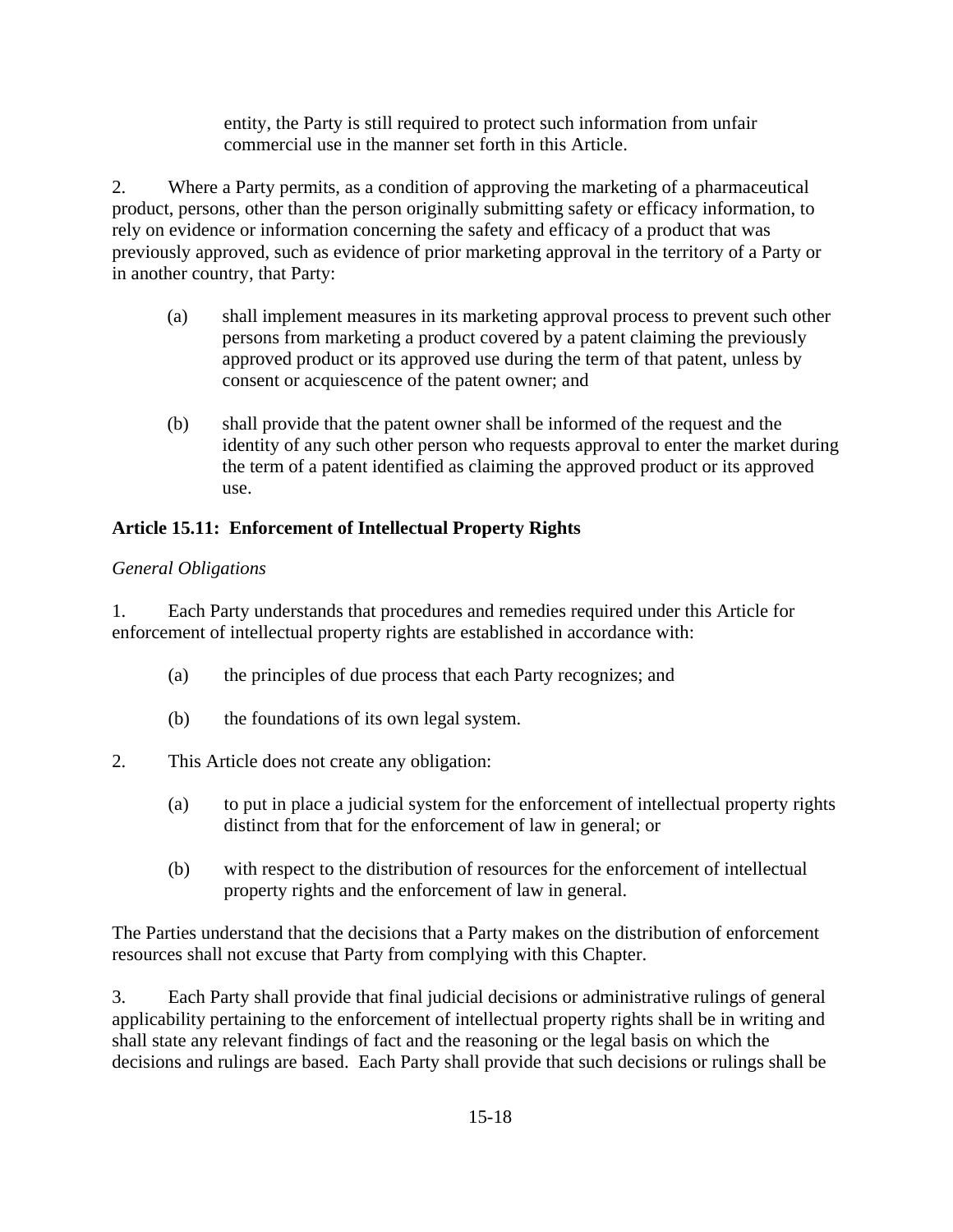published,[16 o](#page-18-0)r where such publication is not practicable, otherwise made publicly available, in a national language in such a manner as to enable governments and right holders to become acquainted with them.

4. Each Party shall publicize information that it may collect on its efforts to provide effective enforcement of intellectual property rights in its civil, administrative, and criminal system, including any statistical information.

5. In civil, administrative, and criminal proceedings involving copyright or related rights, each Party shall provide that:

- (a) the person whose name is indicated as the author, producer, performer, or publisher of the work, performance, or phonogram in the usual manner, shall, in the absence of proof to the contrary, be presumed to be the designated right holder in such work, performance, or phonogram; and
- (b) it shall be presumed, in the absence of proof to the contrary, that the copyright or related right subsists in such subject matter.

# *Civil and Administrative Procedures and Remedies*

6. Each Party shall make available to right holders<sup>17</sup> civil judicial procedures concerning the enforcement of any intellectual property right.

7. Each Party shall provide that:

1

- (a) in civil judicial proceedings concerning the enforcement of intellectual property rights, its judicial authorities shall have the authority to order the infringer to pay the right holder:
	- (i) damages adequate to compensate for the injury the right holder has suffered as a result of the infringement; and
	- (ii) at least in the case of copyright or related rights infringement and trademark counterfeiting, the profits of the infringer that are attributable to the infringement and are not taken into account in computing the amount of the damages referred to in clause (i); and

<span id="page-18-0"></span><sup>&</sup>lt;sup>16</sup> A Party may satisfy the requirement for publication by making the document available to the public on the Internet.

<span id="page-18-1"></span><sup>&</sup>lt;sup>17</sup> For the purpose of this Article, the term "right holder" shall include federations and associations as well as exclusive licensees and other duly authorized licensees, as appropriate, having the legal standing and authority to assert such rights. The term "licensee" shall include the licensee of any one or more of the exclusive intellectual property rights encompassed in a given intellectual property.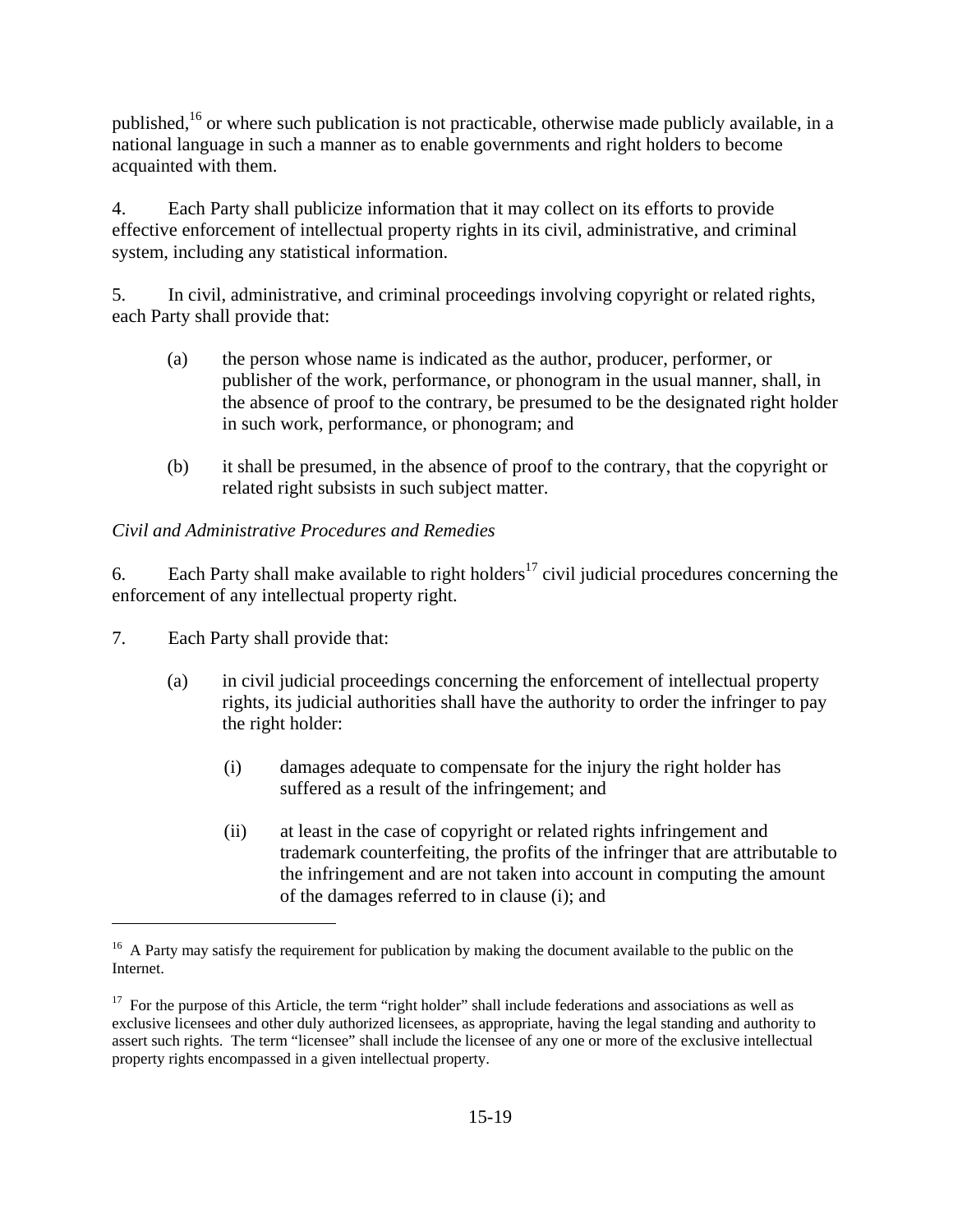(b) in determining damages for infringement of intellectual property rights, its judicial authorities shall consider, *inter alia*, the value of the infringed-upon good or service based on the suggested retail price or other legitimate measure of value that the right holder presents.

8. In civil judicial proceedings, each Party shall, at least with respect to civil judicial proceedings concerning copyright or related rights infringement and trademark counterfeiting, establish or maintain pre-established damages as an alternative to actual damages. Such preestablished damages shall be set out in domestic law and determined by the judicial authorities in an amount sufficient to compensate the right holder for the harm caused by the infringement and constitute a deterrent to future infringements.

9. Each Party shall provide that its judicial authorities, except in exceptional circumstances, shall have the authority to order, at the conclusion of civil judicial proceedings concerning copyright or related rights infringement and trademark counterfeiting, that the prevailing party shall be awarded payment of court costs or fees and reasonable attorney's fees by the losing party. Further, each Party shall provide that its judicial authorities, at least in exceptional circumstances, shall have the authority to order, at the conclusion of civil judicial proceedings concerning patent infringement, that the prevailing party be awarded payment of reasonable attorney's fees by the losing party.

10. In civil judicial proceedings concerning copyright or related right infringement and trademark counterfeiting, each Party shall provide that its judicial authorities shall have the authority to order the seizure of suspected infringing goods, any related materials and implements, and, at least for trademark counterfeiting, documentary evidence relevant to the infringement.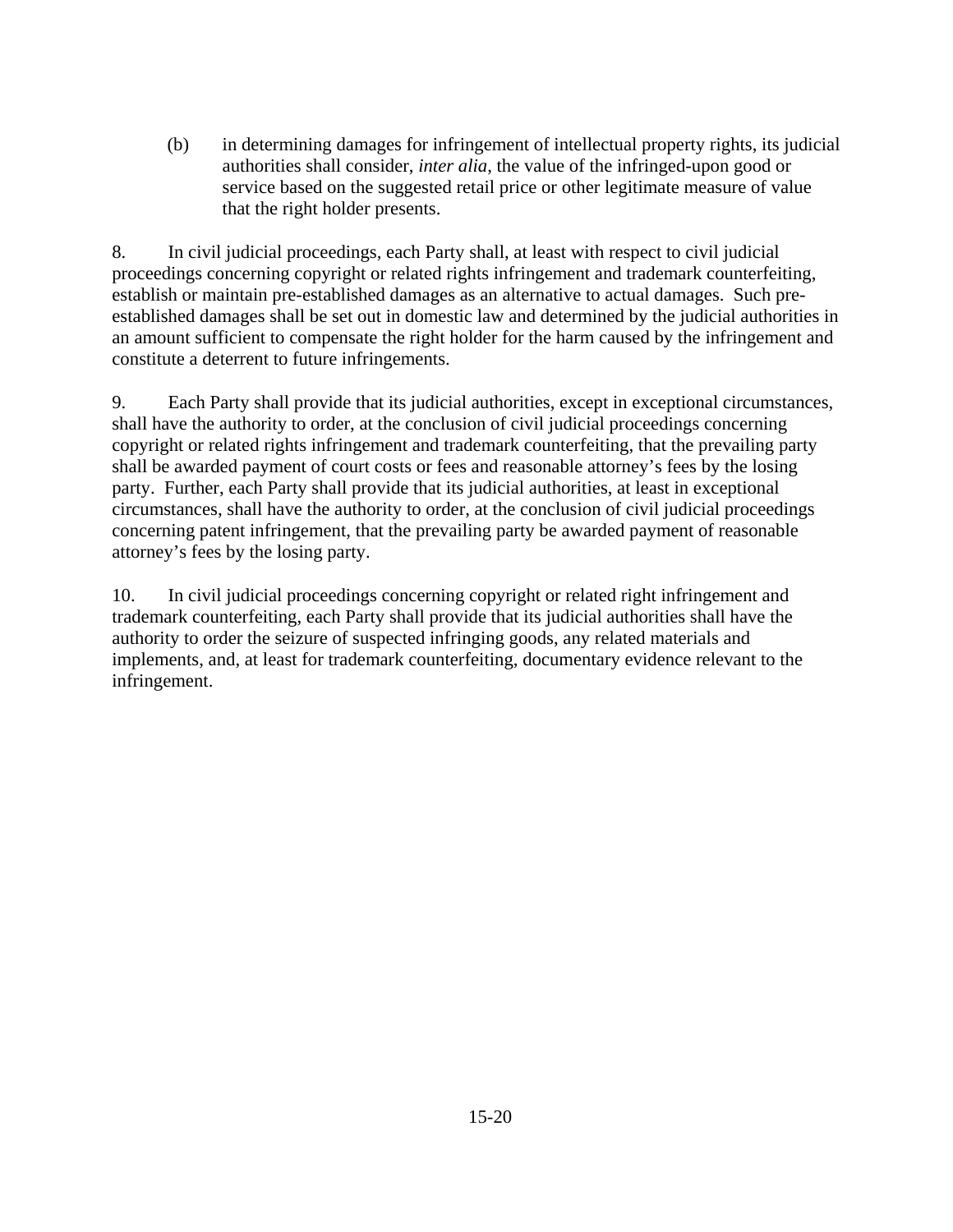- 11. Each Party shall provide that:
	- (a) its judicial authorities shall have the authority to order, at their discretion, the destruction of the goods that have been found to be pirated or counterfeit;
	- (b) its judicial authorities shall have the authority to order that materials and implements that have been used in the manufacture or creation of such pirated or counterfeit goods be, without compensation of any sort, promptly destroyed or, in exceptional circumstances, without compensation of any sort, disposed of outside the channels of commerce in such a manner as to minimize the risks of further infringements. In considering requests for such destruction, the Party's judicial authorities may take into account, *inter alia*, the gravity of the infringement, as well as the interests of third parties holding ownership, possessory, contractual, or secured interests;
	- (c) the charitable donation of counterfeit trademark goods and goods that infringe copyright and related rights shall not be ordered by the judicial authorities without the authorization of the right holder, except that counterfeit trademark goods may in appropriate cases be donated to charity for use outside the channels of commerce when the removal of the trademark eliminates the infringing characteristic of the good and the good is no longer identifiable with the removed trademark. In no case shall the simple removal of the trademark unlawfully affixed be sufficient to permit the release of goods into the channels of commerce.

12. Each Party shall provide that in civil judicial proceedings concerning the enforcement of intellectual property rights, its judicial authorities shall have the authority to order the infringer to provide any information that the infringer possesses regarding any person involved in any aspect of the infringement and regarding the means of production or distribution channel for the infringing goods or services, including the identification of third persons that are involved in their production and distribution and their distribution channels, and to provide this information to the right holder. Each Party shall provide that its judicial authorities shall have the authority to impose sanctions, in appropriate cases, on a party to a proceeding that fails to abide by valid orders issued by such authorities.

13. To the extent that any civil remedy can be ordered as a result of administrative procedures on the merits of a case, each Party shall provide that such procedures conform to principles equivalent in substance to those provided for in this Chapter.

14. Each Party shall provide for civil remedies against the acts described in Article 15.5.7 and 15.5.8. Available civil remedies shall include at least:

(a) provisional measures, including seizure of devices and products suspected of being involved in the prohibited activity;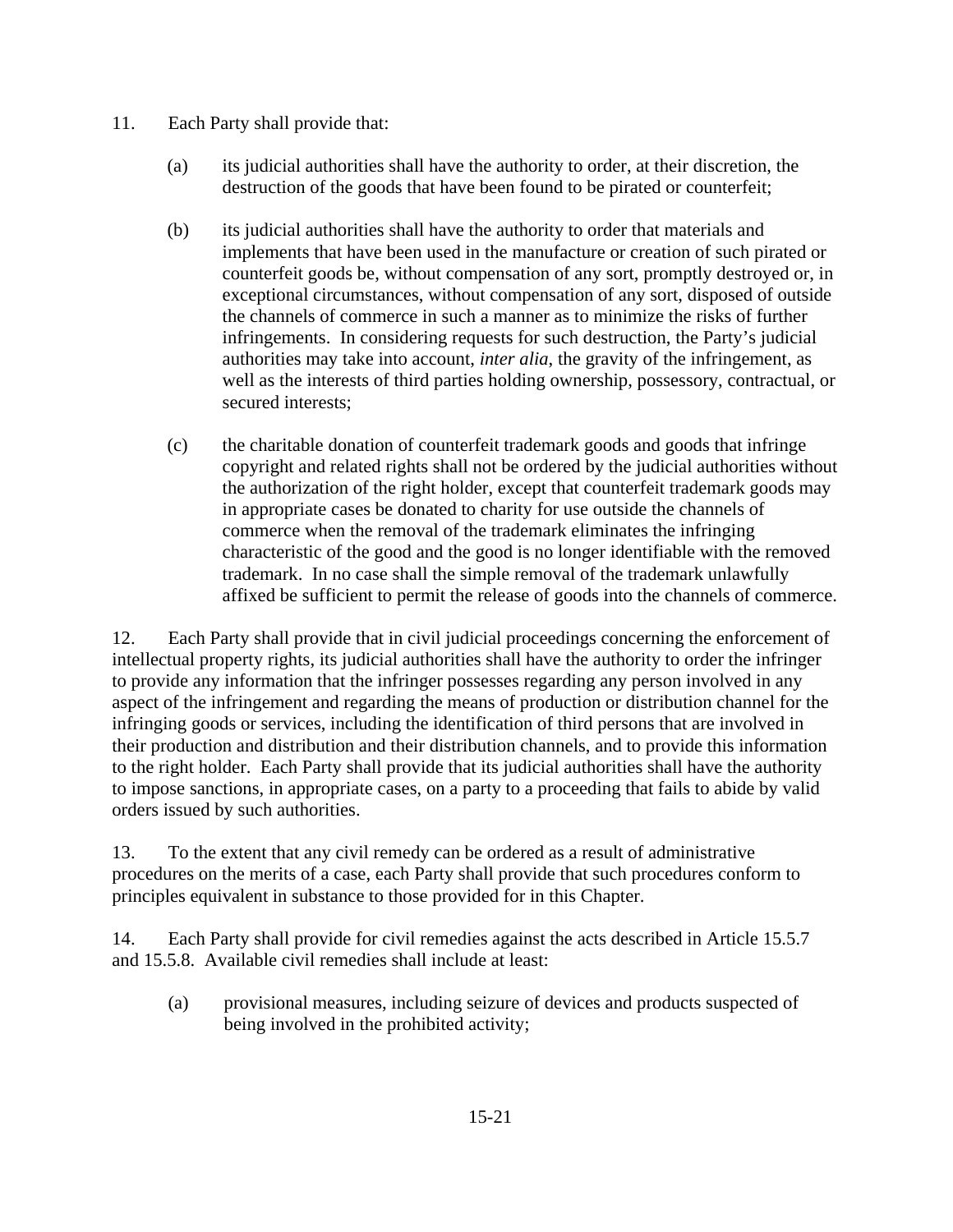- (b) actual damages (plus any profits attributable to the prohibited activity not taken into account in computing the actual damages) or pre-established damages as provided in paragraph 8;
- (c) payment to the prevailing right holder, at the conclusion of civil judicial proceedings, of court costs and fees and reasonable attorney's fees by the party engaged in the prohibited conduct; and
- (d) destruction of devices and products found to be involved in the prohibited activity, at the discretion of the judicial authorities, as provided in subparagraphs (a) and (b) of paragraph 11.

No Party may make damages available against a nonprofit library, archives, educational institution, or public broadcasting entity that sustains the burden of proving that it was not aware and had no reason to believe that its acts constituted a prohibited activity.

15. In civil judicial proceedings concerning the enforcement of intellectual property rights, each Party shall provide that its judicial authorities shall have the authority to order a party to desist from an infringement, *inter alia,* to prevent the entry into the channels of commerce in their jurisdiction of imported goods that involve the infringement of an intellectual property right, immediately after customs clearance of such goods or to prevent their exportation.

16. In the event that a Party's judicial or other authorities appoint technical or other experts in civil proceedings concerning the enforcement of intellectual property rights and require that the parties bear the costs of such experts, the Party should seek to ensure that such costs are closely related, *inter alia*, to the quantity and nature of work to be performed and do not unreasonably deter recourse to such proceedings.

# *Provisional Measures*

17. Each Party shall act on requests for relief *inaudita altera parte* and execute such requests expeditiously, in accordance with its rules of judicial procedure.

18. Each Party shall provide that its judicial authorities shall have the authority to require the plaintiff to provide any reasonably available evidence in order to satisfy themselves with a sufficient degree of certainty that the plaintiff's right is being infringed or that such infringement is imminent, and to order the plaintiff to provide a reasonable security or equivalent assurance set at a level sufficient to protect the defendant and to prevent abuse, and so as not to unreasonably deter recourse to such procedures.

19. In proceedings concerning the grant of provisional measures in relation to enforcement of a patent, each Party shall provide for a rebuttable presumption that the patent is valid.

# *Special Requirements Related to Border Measures*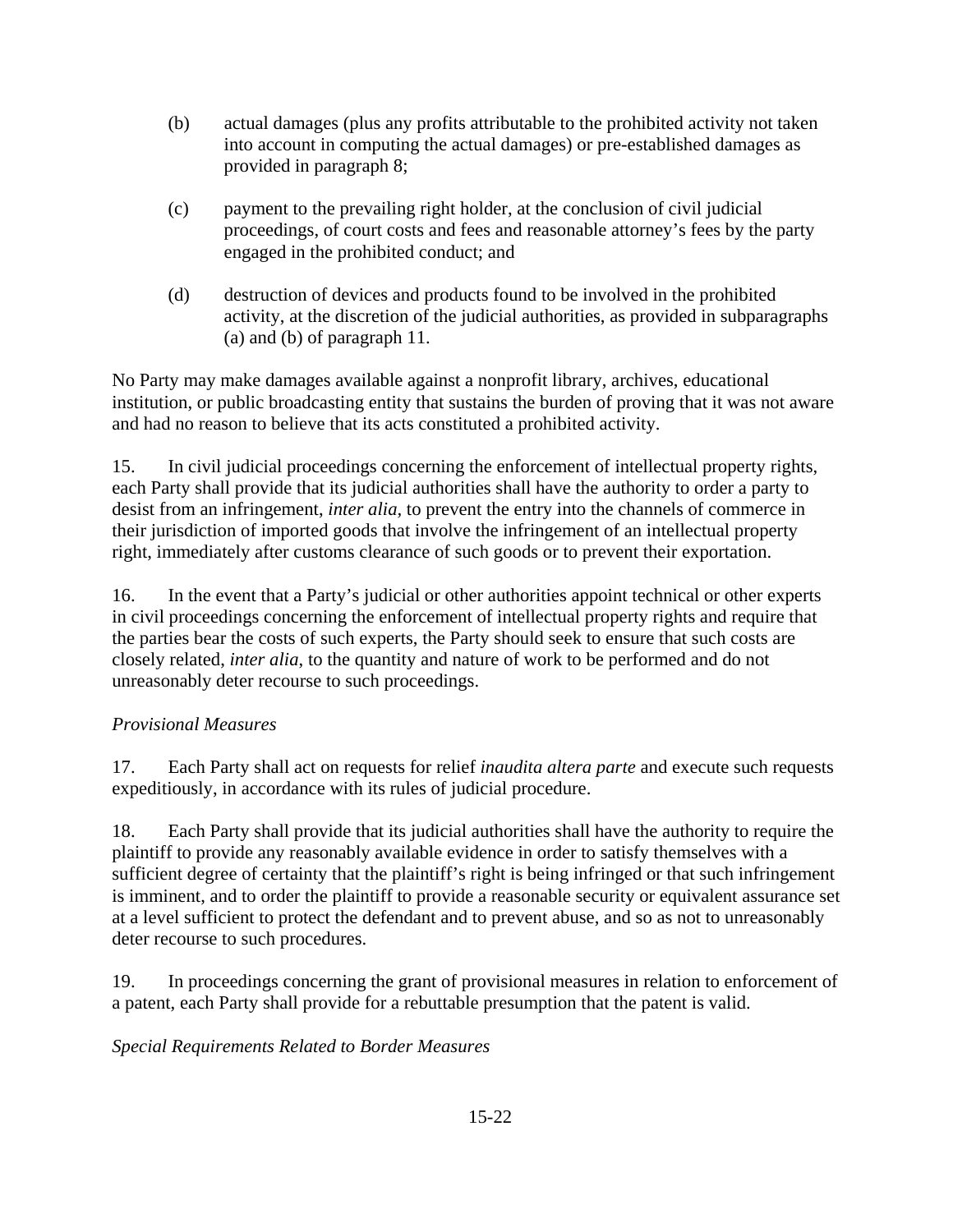20. Each Party shall provide that any right holder initiating procedures for its competent authorities to suspend the release of suspected counterfeit or confusingly similar trademark goods, or pirated copyright goods<sup>18</sup> into free circulation is required to provide adequate evidence to satisfy the competent authorities that, under the laws of the country of importation, there is *prima facie* an infringement of the right holder's intellectual property right and to supply sufficient information that may reasonably be expected to be within the right holder's knowledge to make the suspected goods reasonably recognizable by the competent authorities. The requirement to provide sufficient information shall not unreasonably deter recourse to these procedures.

21. Each Party shall provide that its competent authorities shall have the authority to require a right holder initiating procedures for suspension to provide a reasonable security or equivalent assurance sufficient to protect the defendant and the competent authorities and to prevent abuse. Such security or equivalent assurance shall not unreasonably deter recourse to these procedures. Each Party shall provide that such security may take a form of an instrument issued by a financial services provider to hold the importer or owner of the imported merchandise harmless from any loss or damage resulting from any suspension of the release of goods in the event the competent authorities determine that the article is not an infringing good.

22. Where its competent authorities have made a determination that goods are counterfeit or pirated, a Party shall grant its competent authorities the authority to inform the right holder of the names and addresses of the consignor, the importer, and the consignee, and of the quantity of the goods in question.

23. Each Party shall provide that its competent authorities may initiate border measures *ex officio*, with respect to imported, exported, or in-transit merchandise suspected of infringing an intellectual property right, without the need for a formal complaint from a private party or right holder.

24. Each Party shall provide that goods that have been determined to be pirated or counterfeit by its competent authorities shall be destroyed, pursuant as appropriate to judicial order, unless the right holder consents to an alternate disposition, except that counterfeit trademark goods may

<span id="page-22-0"></span><sup>&</sup>lt;sup>18</sup> For purposes of paragraphs 20 through  $25$ :

**counterfeit trademark goods** means any goods, including packaging, bearing without authorization a trademark which is identical to the trademark validly registered in respect of such goods, or which cannot be distinguished in its essential aspects from such a trademark, and which thereby infringes the rights of the owner of the trademark in question under the law of the country of importation; and

**pirated copyright goods** means any goods which are copies made without the consent of the right holder or person duly authorized by the right holder in the country of production and which are made directly or indirectly from an article where the making of that copy would have constituted an infringement of a copyright or a related right under the law of the country of importation.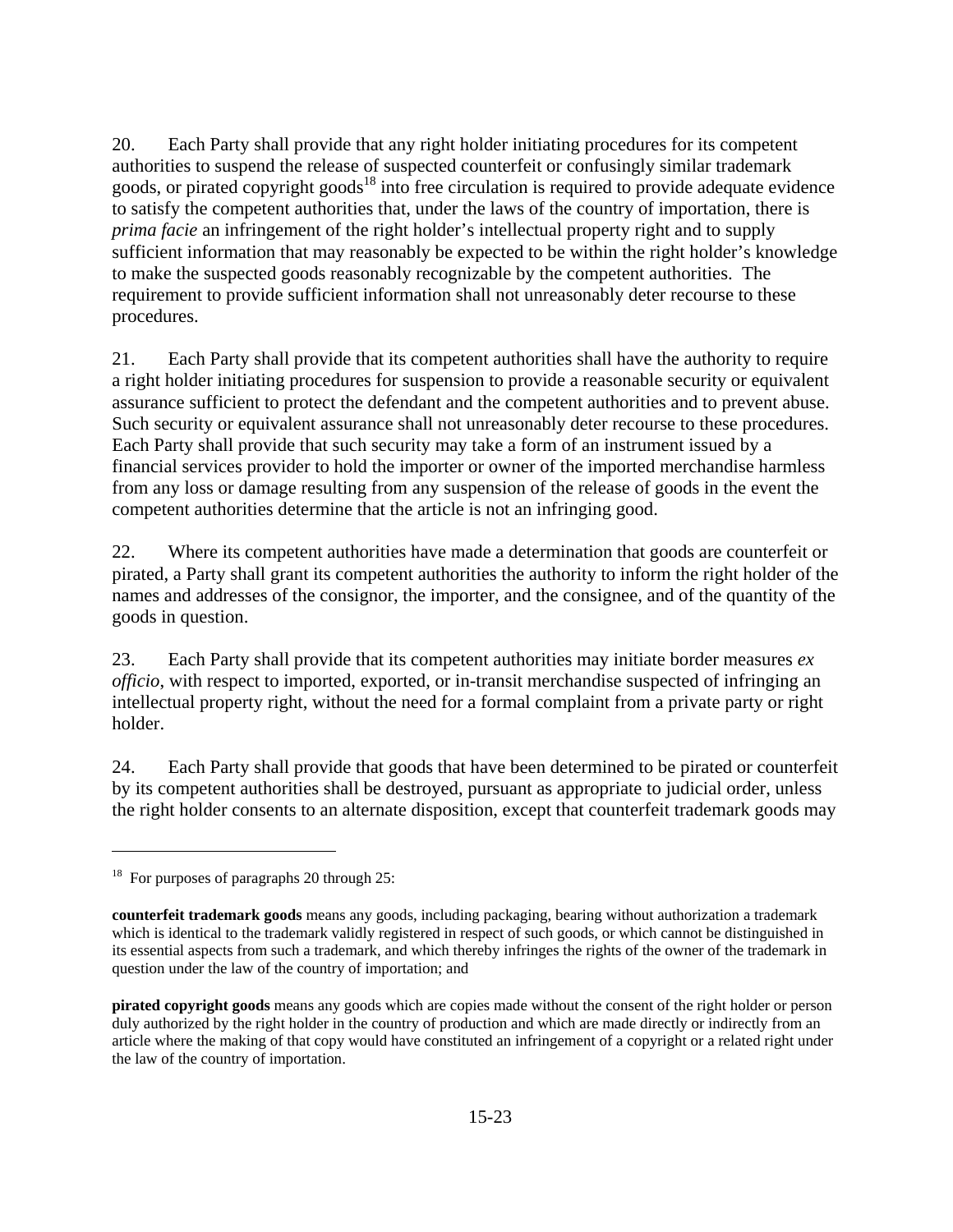in appropriate cases be donated to charity for use outside the channels of commerce, when the removal of the trademark eliminates the infringing characteristic of the good and the good is no longer identifiable with the removed trademark. In regard to counterfeit trademark goods, the simple removal of the trademark unlawfully affixed shall not be sufficient to permit the release of the goods into the channels of commerce. In no event shall the competent authorities be authorized to permit the exportation of counterfeit or pirated goods or to permit such goods to be subject to other customs procedures, except in exceptional circumstances.

25. Each Party shall provide that where an application fee or merchandise storage fee is assessed in connection with border measures to enforce an intellectual property right, the fee shall not be set at an amount that unreasonably deters recourse to such measures.

### *Criminal Procedures and Remedies*

- 26. (a) Each Party shall provide for criminal procedures and penalties to be applied at least in cases of willful trademark counterfeiting or copyright or related rights piracy on a commercial scale. Willful copyright or related rights piracy on a commercial scale includes significant willful infringements of copyright or related rights, for purposes of commercial advantage or private financial gain, as well as willful infringements that have no direct or indirect motivation of financial gain, provided that there is more than a *de minimis* financial harm. Each Party shall treat willful importation or exportation of counterfeit or pirated goods as unlawful activities and provide for criminal penalties to the same extent as the trafficking or distribution of such goods in domestic commerce.<sup>19</sup>
	- (b) Specifically, each Party shall provide:
		- (i) remedies that include sentences of imprisonment or monetary fines, or both, sufficient to provide a deterrent to future acts of infringement. Each Party shall establish policies or guidelines that encourage penalties to be imposed by judicial authorities at levels sufficient to provide a deterrent to future infringements;
		- (ii) that its judicial authorities shall have the authority to order the seizure of suspected counterfeit or pirated goods, any related materials and implements that have been used in the commission of the offense, any assets traceable to the infringing activity, and any documentary evidence relevant to the offense. Each Party shall provide that items that are subject to seizure pursuant to any such judicial order need not be individually identified so long as they fall within general categories specified in the order;

<span id="page-23-0"></span> $19$  A Party may comply with this subparagraph in relation to exportation through its measures concerning distribution or trafficking.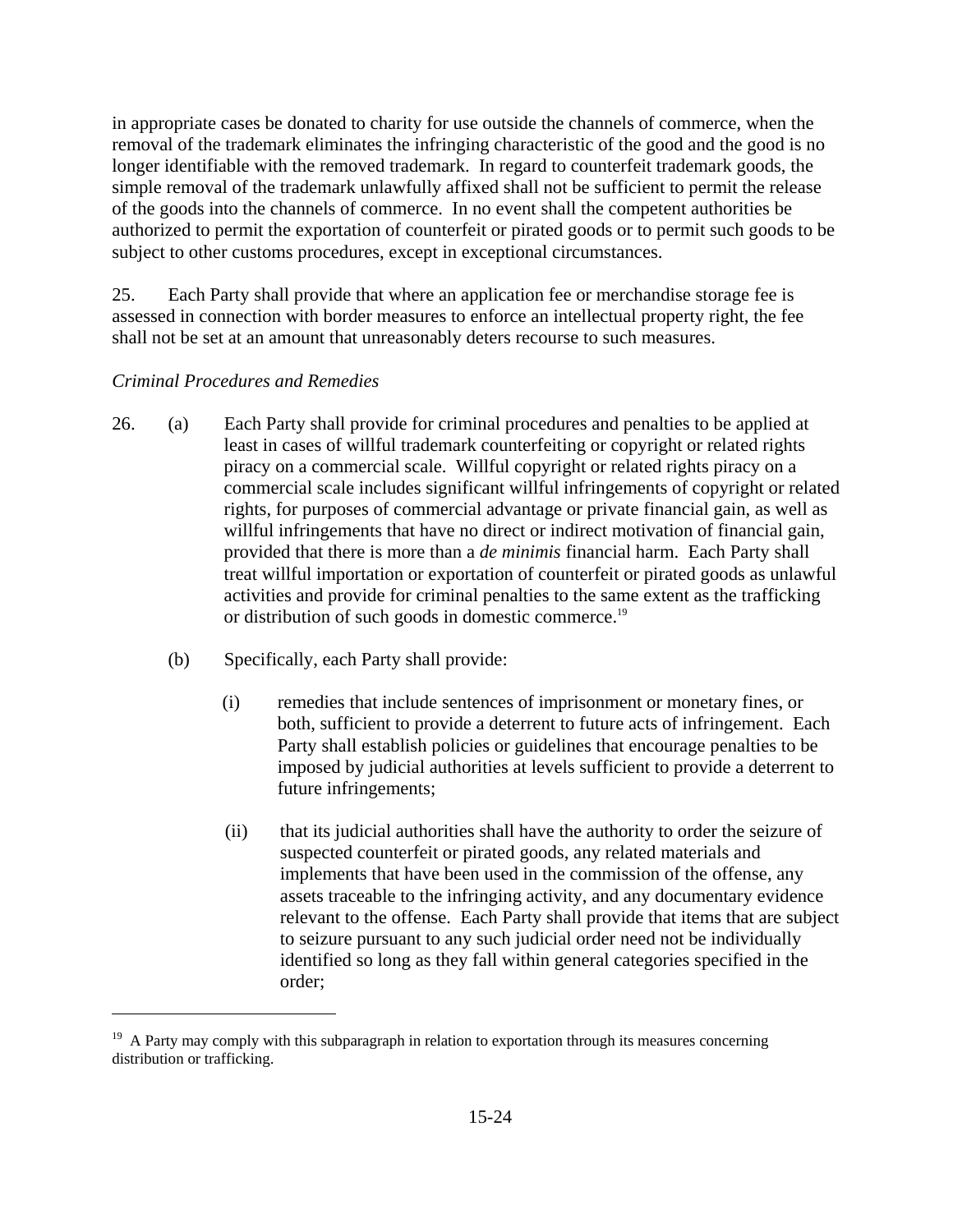- (iii) that its judicial authorities shall have the authority to order, among other measures, (1) the forfeiture of any assets traceable to the infringing activity, (2) the forfeiture and destruction of all counterfeit or pirated goods, without compensation of any kind to the defendant, in order to prevent the re-entry of counterfeit and pirated goods into channels of commerce, and (3) with respect to willful copyright or related rights piracy, the forfeiture and destruction of materials and implements that have been used in the creation of the infringing goods; and
- (iv) that its authorities may, at least in cases of suspected trademark counterfeiting or copyright piracy, conduct investigations or exercise other enforcement measures *ex officio*, without the need for a formal complaint by a private party or right holder, at least for the purpose of preserving evidence or preventing the continuation of the infringing activity.

### *Limitations on Liability for Service Providers*

27. For the purpose of providing enforcement procedures that permit effective action against any act of infringement of copyright<sup>20</sup> covered under this Chapter, including expeditious remedies to prevent infringements, and criminal and civil remedies that constitute a deterrent to further infringements, each Party shall provide, consistent with the framework set out in this Article:

- (a) legal incentives for service providers to cooperate with copyright owners in deterring the unauthorized storage and transmission of copyrighted materials; and
- (b) limitations in its law regarding the scope of remedies available against service providers for copyright infringements that they do not control, initiate or direct, and that take place through systems or networks controlled or operated by them or on their behalf, as set out in this subparagraph. $^{21}$  $^{21}$  $^{21}$ 
	- (i) These limitations shall preclude monetary relief and provide reasonable restrictions on court-ordered relief to compel or restrain certain actions for the following functions and shall be confined to those functions:
		- (A) transmitting, routing, or providing connections for material without modification of its content, or the intermediate and transient storage of such material in the course thereof;

<span id="page-24-0"></span><sup>20</sup> For purposes of this paragraph, "copyright" shall also include related rights.

<span id="page-24-1"></span><sup>&</sup>lt;sup>21</sup> The Parties understand that this subparagraph is without prejudice to the availability of defenses to copyright infringement that are of general applicability.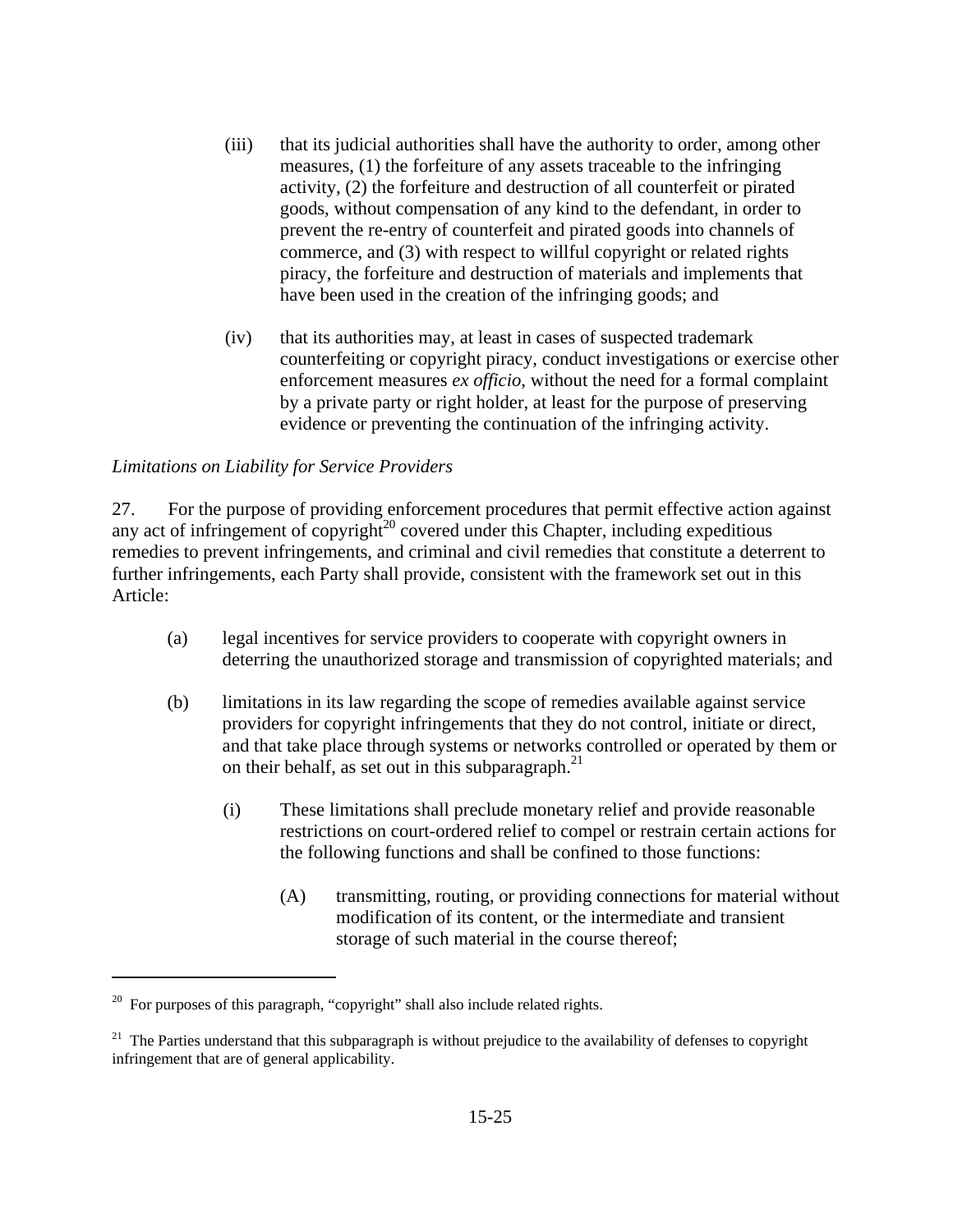- (B) caching carried out through an automatic process;
- (C) storage at the direction of a user of material residing on a system or network controlled or operated by or for the service provider; and
- (D) referring or linking users to an on-line location by using information location tools, including hyperlinks and directories.
- (ii) These limitations shall apply only where the service provider does not initiate the chain of transmission of the material and does not select the material or its recipients (except to the extent that a function described in clause (i)(D) in itself entails some form of selection).
- (iii) Qualification by a service provider for the limitations as to each function in clauses (i)(A) through (D) shall be considered separately from qualification for the limitations as to each other function, in accordance with the conditions for qualification set forth in clauses (iv) through (vii).
- $(iv)$  With respect to the function referred to in clause  $(i)(B)$ , the limitations shall be conditioned on the service provider:
	- (A) permitting access to cached material in significant part only to users of its system or network who have met conditions on user access to that material;
	- (B) complying with rules concerning the refreshing, reloading, or other updating of the cached material when specified by the person making the material available on-line in accordance with a generally accepted industry standard data communications protocol for the system or network through which that person makes the material available;
	- (C) not interfering with technology consistent with industry standards accepted in the Party's territory used at the originating site to obtain information about the use of the material, and not modifying its content in transmission to subsequent users; and
	- (D) expeditiously removing or disabling access, on receipt of an effective notification of claimed infringement, to cached material that has been removed or access to which has been disabled at the originating site.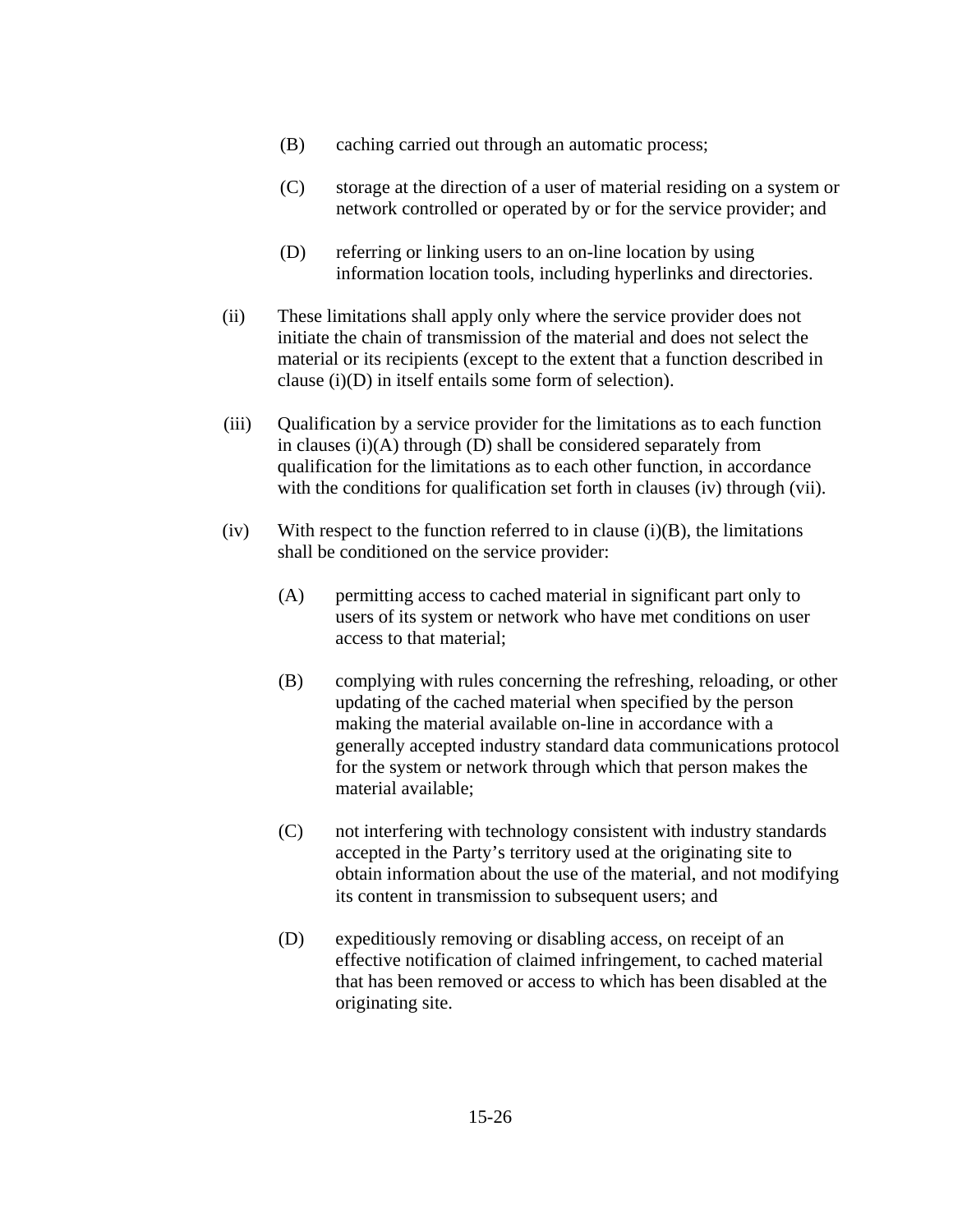- (v) With respect to functions referred to in clauses  $(i)(C)$  and  $(D)$ , the limitations shall be conditioned on the service provider:
	- (A) not receiving a financial benefit directly attributable to the infringing activity, in circumstances where it has the right and ability to control such activity;
	- (B) expeditiously removing or disabling access to the material residing on its system or network on obtaining actual knowledge of the infringement or becoming aware of facts or circumstances from which the infringement was apparent, such as through effective notifications of claimed infringement in accordance with clause  $(ix)$ ; and
	- (C) publicly designating a representative to receive such notifications.
- (vi) Eligibility for the limitations in this subparagraph shall be conditioned on the service provider:
	- (A) adopting and reasonably implementing a policy that provides for termination in appropriate circumstances of the accounts of repeat infringers; and
	- (B) accommodating and not interfering with standard technical measures accepted in the Party's territory that protect and identify copyrighted material, that are developed through an open, voluntary process by a broad consensus of copyright owners and service providers, that are available on reasonable and nondiscriminatory terms, and that do not impose substantial costs on service providers or substantial burdens on their systems or networks.
- (vii) Eligibility for the limitations in this subparagraph may not be conditioned on the service provider monitoring its service, or affirmatively seeking facts indicating infringing activity, except to the extent consistent with such technical measures.
- (viii) If the service provider qualifies for the limitations with respect to the function referred to in clause (i)(A), court-ordered relief to compel or restrain certain actions shall be limited to terminating specified accounts, or to taking reasonable steps to block access to a specific, non-domestic on-line location. If the service provider qualifies for the limitations with respect to any other function in clause (i), court-ordered relief to compel or restrain certain actions shall be limited to removing or disabling access to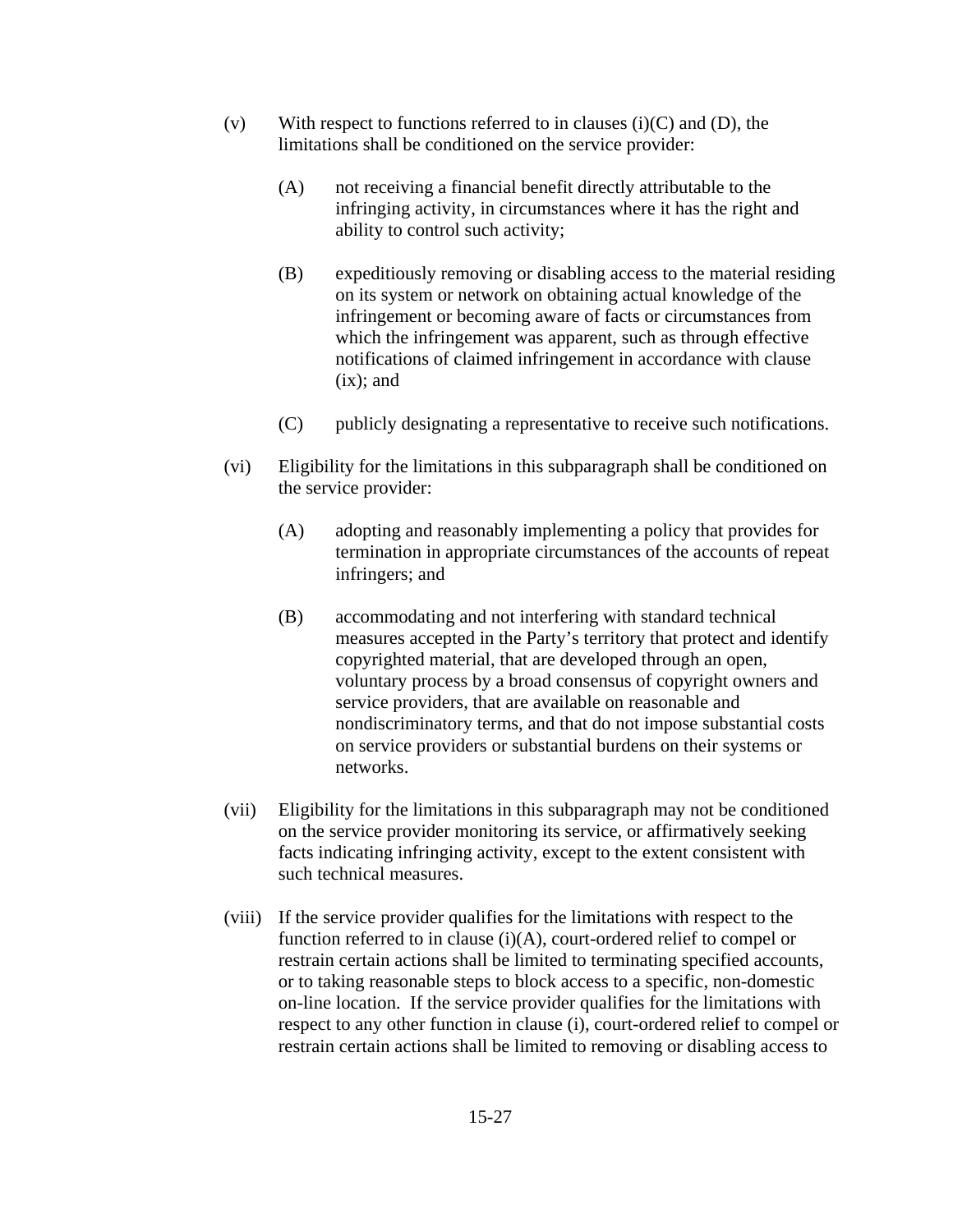the infringing material, terminating specified accounts, and other remedies that a court may find necessary provided that such other remedies are the least burdensome to the service provider among comparably effective forms of relief. Each Party shall provide that any such relief shall be issued with due regard for the relative burden to the service provider and harm to the copyright owner, the technical feasibility and effectiveness of the remedy and whether less burdensome, comparably effective enforcement methods are available. Except for orders ensuring the preservation of evidence, or other orders having no material adverse effect on the operation of the service provider's communications network, each Party shall provide that such relief shall be available only where the service provider has received notice and an opportunity to appear before the Party's judicial authority.

- (ix) For purposes of the notice and take down process for the functions referred to in clauses  $(i)(C)$  and  $(D)$ , each Party shall establish appropriate procedures for effective notifications of claimed infringement, and effective counter-notifications by those whose material is removed or disabled through mistake or misidentification. At a minimum, each Party shall require that an effective notification of claimed infringement be a written communication, physically or electronically signed by a person who represents, under penalty of perjury or other criminal penalty, that he is an authorized representative of a right holder in the material that is claimed to have been infringed, and containing information that is reasonably sufficient to enable the service provider to identify and locate material that the complaining party claims in good faith to be infringing and to contact that complaining party. At a minimum, each Party shall require that an effective counter-notification contain the same information, *mutatis mutandis*, as a notification of claimed infringement, and contain a statement that the subscriber making the counter-notification consents to the jurisdiction of the courts of the Party. Each Party shall also provide for monetary remedies against any person who makes a knowing material misrepresentation in a notification or counter-notification that causes injury to any interested party as a result of a service provider relying on the misrepresentation.
- (x) If the service provider removes or disables access to material in good faith based on claimed or apparent infringement, each Party shall provide that the service provider shall be exempted from liability for any resulting claims, provided that, in the case of material residing on its system or network, it takes reasonable steps promptly to notify the person making the material available on its system or network that it has done so and, if such person makes an effective counter-notification and is subject to jurisdiction in an infringement suit, to restore the material on-line unless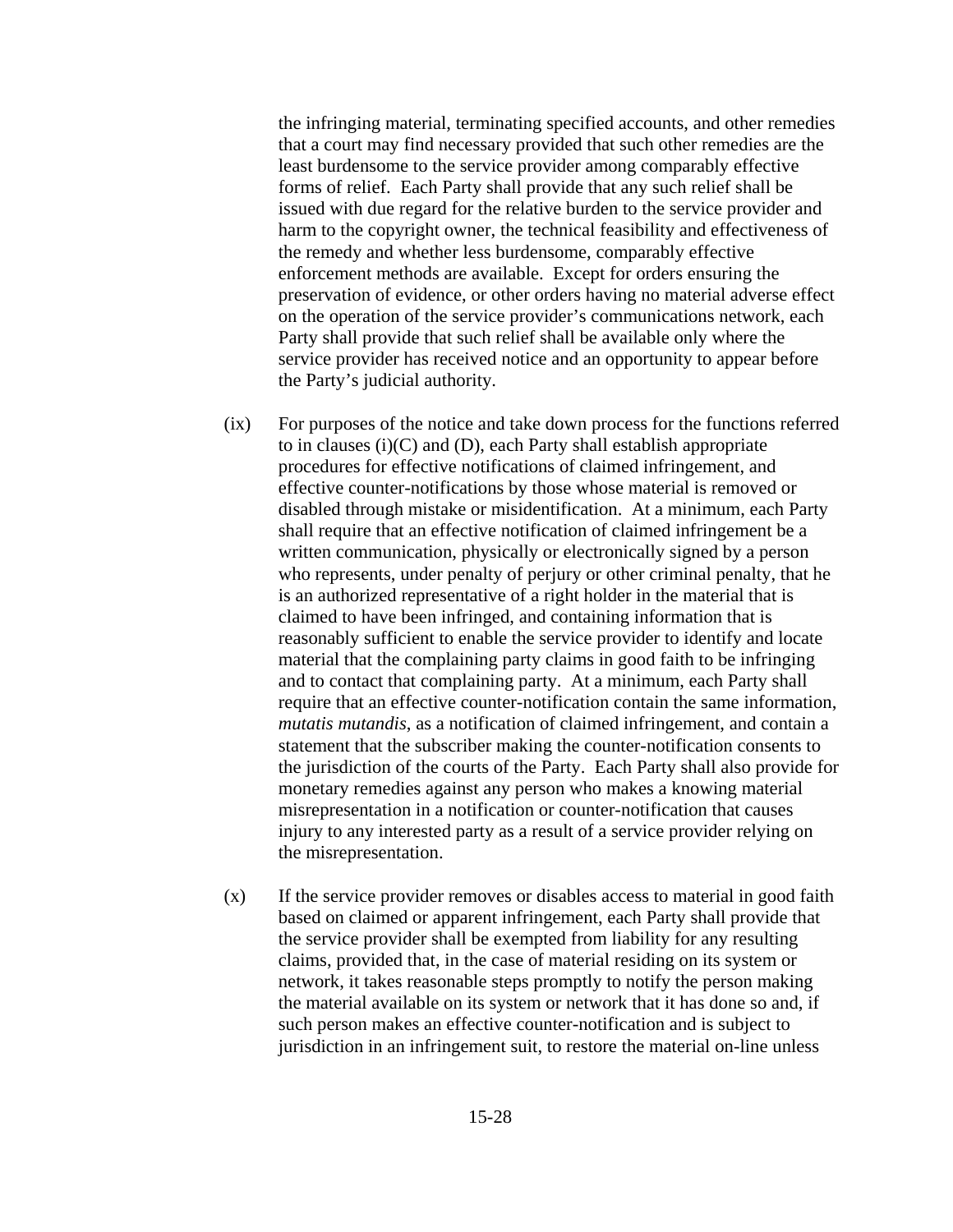the person giving the original effective notification seeks judicial relief within a reasonable time.

(xi) Each Party shall establish an administrative or judicial procedure enabling copyright owners who have given effective notification of claimed infringement to obtain expeditiously from a service provider information in its possession identifying the alleged infringer.

## (xii) **Service provider** means:

- (A) for purposes of the function referred to in clause (i)(A), a provider of transmission, routing, or connections for digital on-line communications without modification of their content between or among points specified by the user of material of the user's choosing; and
- $(B)$  for purposes of the functions referred to in clause (i)(B) through (D), a provider or operator of facilities for on-line services or network access.

## *Additional Procedures and Remedies*

28. Annex 15.11 applies between the Dominican Republic and the United States.

### **Article 15.12: Final Provisions**

1. Except as otherwise provided in paragraph 2 and Article 15.1, each Party shall give effect to this Chapter on the date of entry into force of this Agreement.

2. As specified below, a Party may delay giving effect to certain provisions of this Chapter for no longer than the periods in this paragraph, beginning on the date of entry into force of the Agreement:

- (a) in the case of Costa Rica:
	- (i) with respect to Articles 15.4.1 and 15.9.6, one year;
	- (ii) with respect to Article  $15.8.1(b)$ , 18 months;
	- (iii) with respect to Articles 15.3.7 and 15.5.8(a)(ii), two years;
	- (iv) with respect to Article 15.11.27, 30 months; and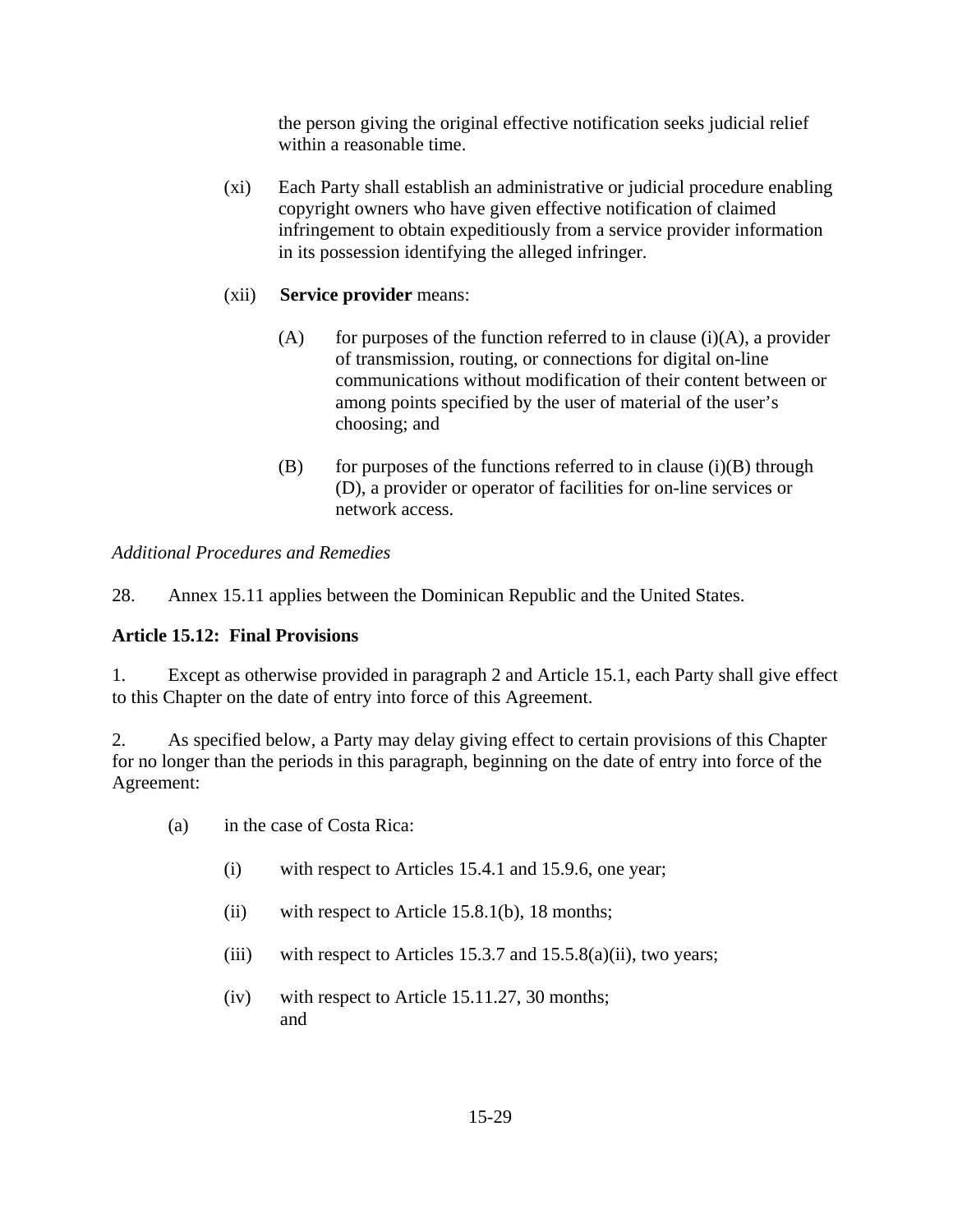- (v) with respect to Articles  $15.5.7(a)(ii)$ ,  $15.5.7(e)$ ,  $15.5.7(f)$ ,  $15.11.8$ , and 15.11.14, three years;
- (b) in the case of the Dominican Republic:
	- (i) with respect to Article 15.5.4, six months;
	- (ii) with respect to Articles 15.5.9 and 15.9.6, one year;
	- (iii) with respect to Article 15.2.1, 18 months;
	- (iv) with respect to Articles 15.3.7, and 15.11.27, two years; and
	- (v) with respect to Article 15.5.7(a)(ii), 15.5.7(e), and 15.5.7(f), three years.
- (c) in the case of El Salvador:
	- (i) with respect to Article 15.11.27, one year;
	- (ii) with respect to Article 15.8.1(b), 18 months;
	- (iii) with respect to Article 15.11.23, two years;
	- (iv) with respect to Article  $15.5.8(a)(ii)$ , 30 months; and
	- (v) with respect to Articles  $15.5.7(a)(ii)$ ,  $15.5.7(e)$ ,  $15.5.7(f)$ ,  $15.11.8$ , and 15.11.14, three years;
- (d) in the case of Guatemala:
	- (i) with respect to Article 15.5.4, six months;
	- (ii) with respect to Articles 15.5.9 and 15.9.6, one year;
	- (iii) with respect to Article 15.8, 18 months;
	- (iv) with respect to Articles 15.2.1, 15.3.7, 15.4, 15.5.8(a)(ii), 15.11.20, 15.11.21, 15.11.22, and 15.11.25, two years;
	- (v) with respect to Article 15.11.27, 30 months;
	- (vi) with respect to Articles  $15.5.7(a)(ii)$ ,  $15.5.7(e)$ ,  $15.5.7(f)$ ,  $15.11.8$ , 15.11.14, and 15.11.24, three years; and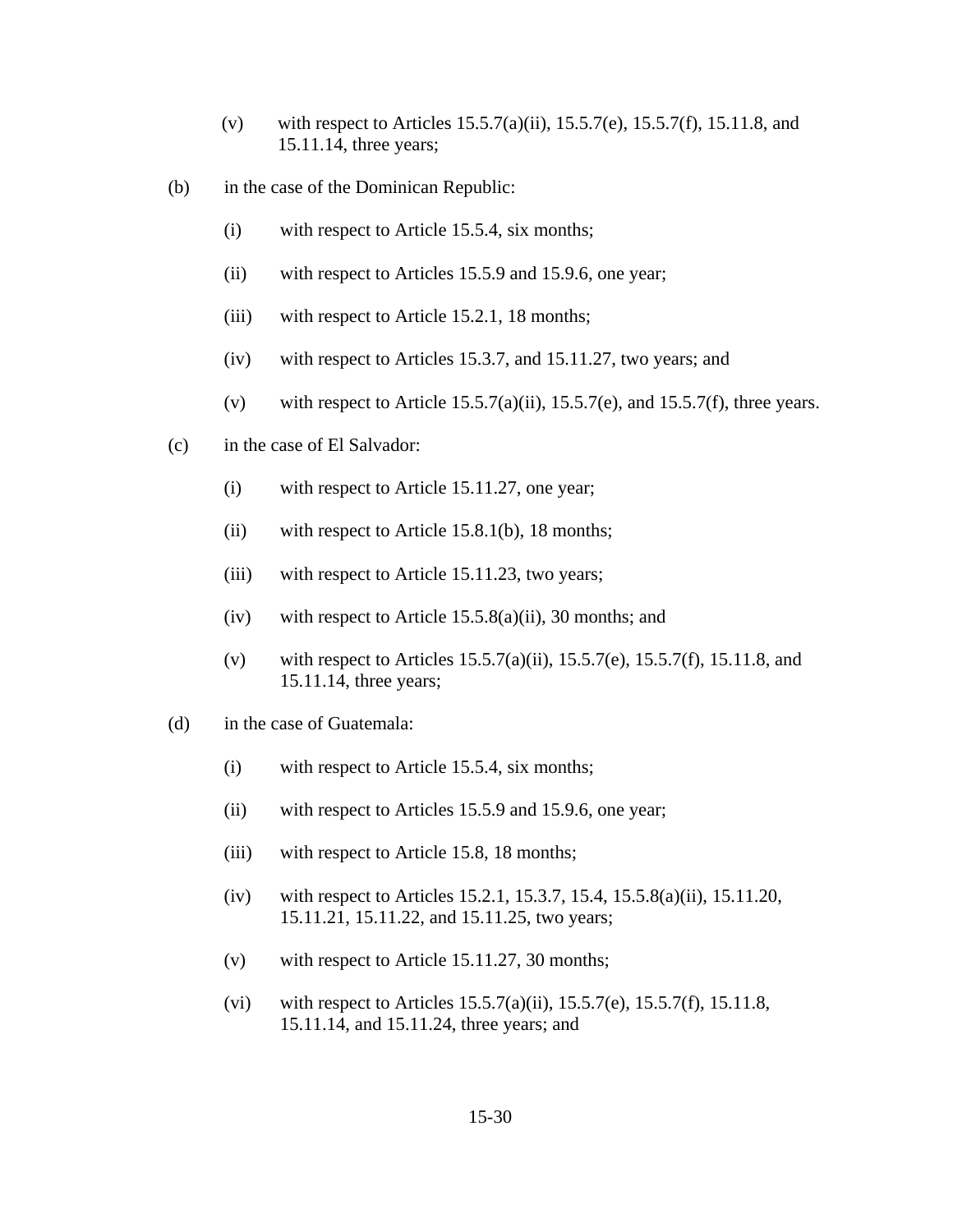- (vii) with respect to Article 15.11.23, four years;
- (e) in the case of Honduras:
	- (i) with respect to Articles 15.5.9 and 15.9.6, one year;
	- (ii) with respect to Article 15.8, 18 months;
	- (iii) with respect to Articles 15.2.1, 15.3.7, 15.4, 15.5.8(a)(ii), 15.11.20, 15.11.21, 15.11.22, and 15.11.25, two years;
	- (iv) with respect to Article 15.11.27, 30 months;
	- (v) with respect to Articles  $15.5.7(a)(ii)$ ,  $15.5.7(e)$ ,  $15.5.7(f)$ ,  $15.11.8$ , 15.11.14, and 15.11.24, three years; and
	- (vi) with respect to Article 15.11.23, four years; and
- (f) in the case of Nicaragua:
	- (i) with respect to Articles 15.5.9 and 15.9.6, one year;
	- (ii) with respect to Article 15.8.1(b), 18 months;
	- (iii) with respect to Articles 15.3.7, 15.4, 15.5.8(a)(ii), 15.11.20, 15.11.21, 15.11.22, and 15.11.25, two years;
	- (iv) with respect to Articles  $15.5.7(a)(ii)$ ,  $15.5.7(e)$ ,  $15.5.7(f)$ ,  $15.11.8$ , 15.11.14, 15.11.24, and 15.11.27, three years; and
	- (v) with respect to Article 15.11.23, four years.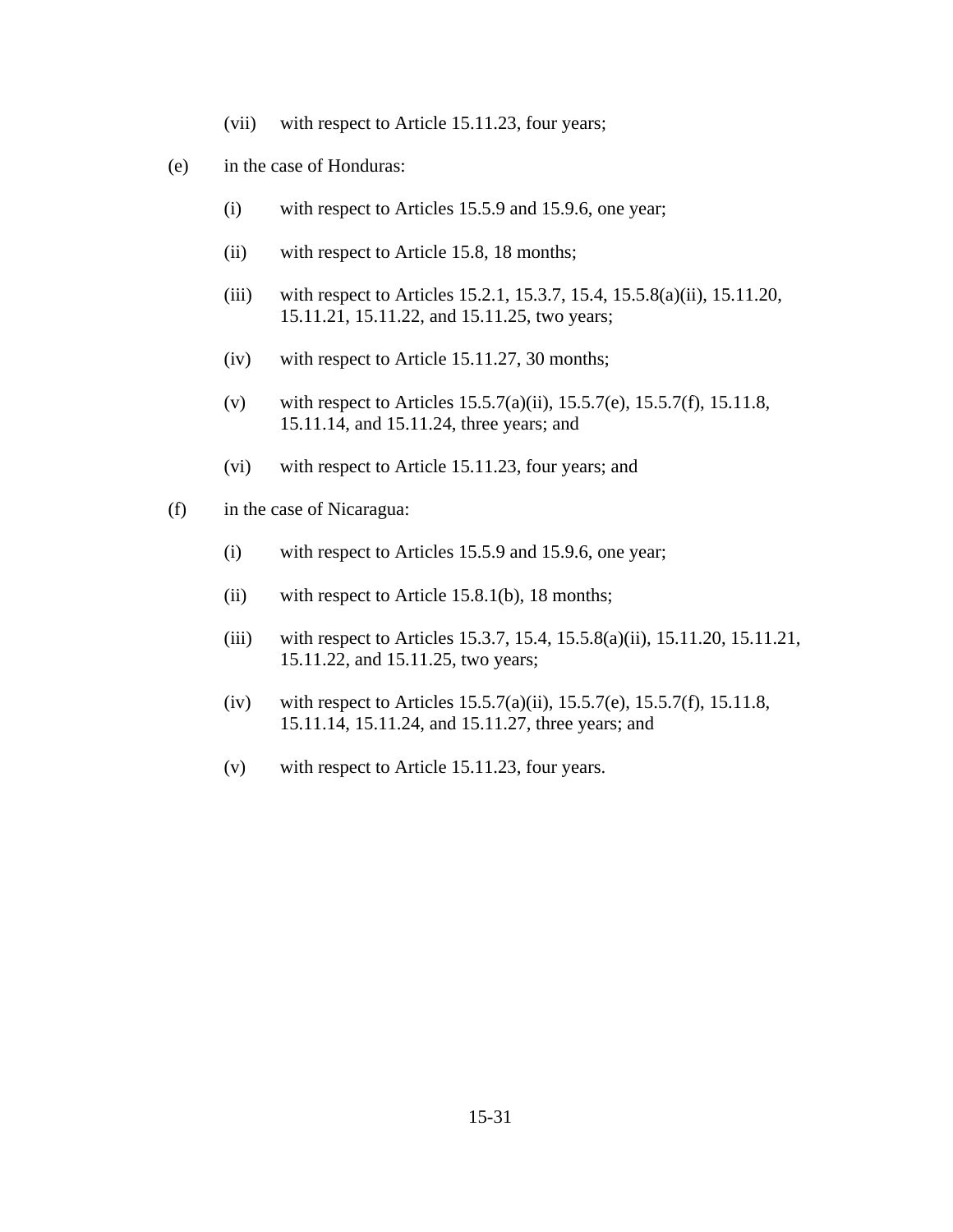#### **Annex 15.11**

#### **Procedures and Remedies Concerning Broadcast or Cable Transmissions or Retransmissions in the Dominican Republic**

1. The Dominican Republic reaffirms its commitments under Chapter 15 to the application of administrative, civil, and criminal procedures and remedies in the case of broadcast or cable transmissions or retransmissions that are made without the authorization of the right holder or right holders of the content of the signal and, if any, of the signal.

2. The Dominican Republic shall provide that procedures and remedies are set out in its law for the temporary suspension of concessions or operating licenses, or both, for broadcast or cable transmissions or retransmissions in cases where the *Oficina Nacional de Derecho de Autor* (ONDA) or its other competent authorities determine that transmissions or retransmissions that are the subject of the concession or operating license have been made without the permission of the right holder or right holders of the content of the signal and, if any, of the signal. Such procedures shall conform to the requirements of Article 15.11 applicable to administrative enforcement, and shall include:

- (a) an opportunity for right holders to make written requests to ONDA or other competent authorities for the temporary or permanent closure of establishments transmitting the unauthorized broadcast or cable transmissions (pursuant to Article 187 of the *Ley sobre Derecho de Autor*, No. 65-00, August 21, 2000,as implemented by Articles 116.4 and 116.5 of the *Reglamento de Aplicación*, No. 362-01, March 14, 2001), and for other sanctions available under its law, and to submit evidence in support of such requests;
- (b) a requirement that holders of such concessions or operating licenses cooperate with ONDA or other competent authorities so that investigations and inspections concerning such a request can take place without delay, including by providing access to all documents relating to the transmissions or retransmissions; and
- (c) a requirement that an administrative decision concerning such a request be rendered expeditiously and not later than 60 days after the date of the request. Such decisions shall be in writing and shall state the reasons on which they are based. Any closure shall become effective immediately following a decision requiring such closure. Temporary closure shall continue in effect for up to 30 days. Failure to cease transmission or retransmission following closure shall be considered a violation classified under Article 105(d) of the *Ley General de Telecomunicaciones*, No. 153-98, May 27, 1998, and shall be subject to all available sanctions authorized by that law.